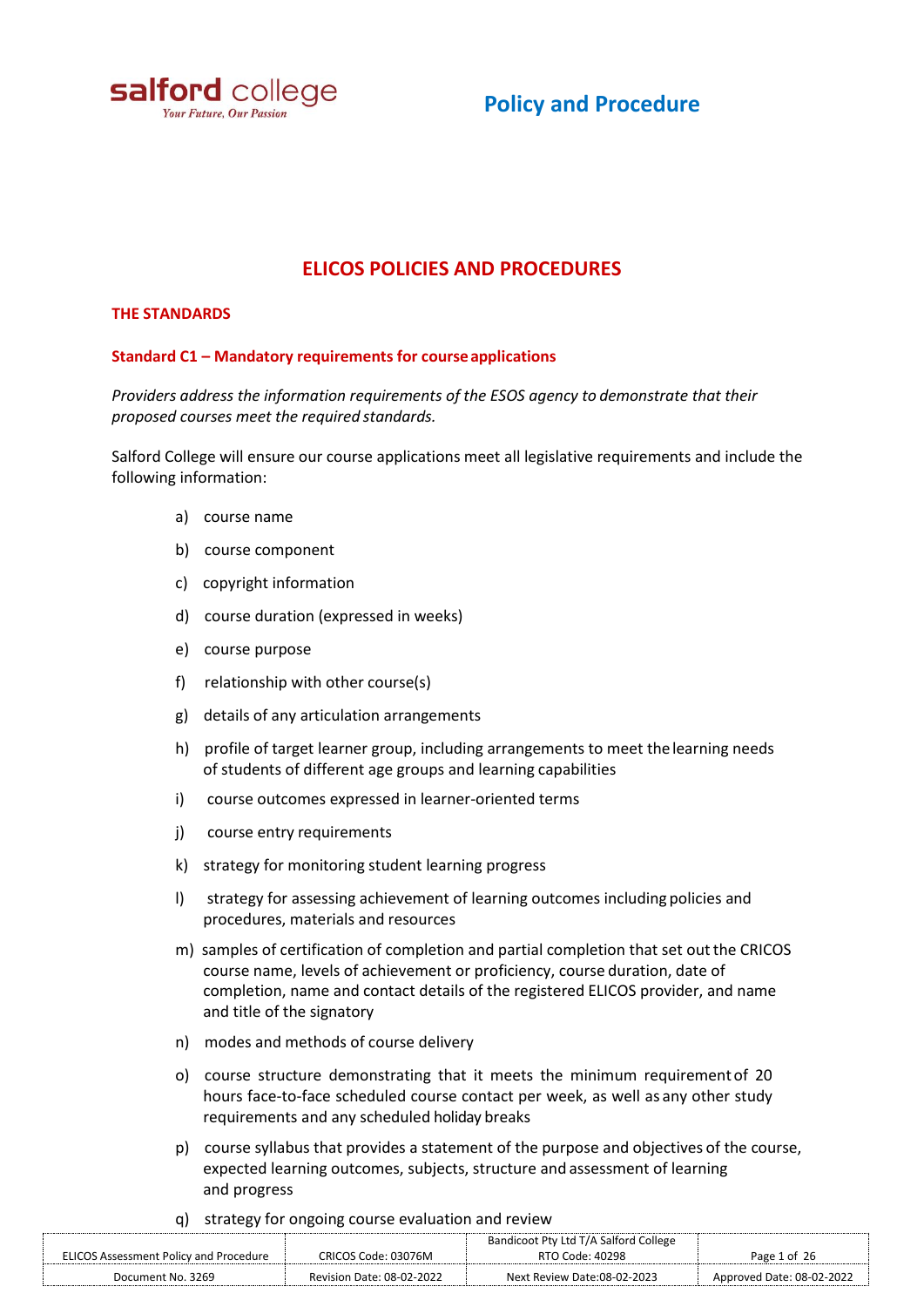- r) experience and qualifications of course teachers
- s) key and supplementary teaching resources
- t) maximum course fee.

All documentation must be vetted by the Academic Manager /Compliance Officer before distribution to ensure quality control.

#### **Standard P1 – Scheduled course contact hours**

*Written agreements between registered ELICOS providers and students must provide accurate* 

ELICOS courses MUST have a minimum of 20 hours face to face schedule classes each week. These hours must be clearly written on every agreement with students. Any additional hours above the required 20 hours will also be clear in the written agreement and marketing information.

## **Standard P2 – Needs of younger ELICOS students**

*Where a registered ELICOS provider enrols students under the age of 18, the operations of the provider are appropriate for the age, maturity and English language proficiency of the students.*

Salford College is not enrolling students under 18 years of age at the commencement of their study. However, should we in the future enrol such students, we will ensure we abide by the ESOS Framework for Younger Students and the ELICOS Standards for younger students and all other relevant State and Commonwealth legislation.

Any future arrangements for students under 18 will address all requirements of the National Code and all other State and Commonwealth Legislation.

Additionally, our facilities, orientation process and operations will meet any additional requirements for younger students. Current practices will be reviewed to ensure the particular needs for the different ages and mixed aged student cohorts as well as maturity and the mixed levels of English Language are catered for in the programs.

All students will have access to services, support, facilities and equipment to meet the learning needs and language levels of all students.

All course material, assessments, support and tutoring is customised to meet the learning requirements of all students considering their individual age, maturity.

*Also refer Policy and Procedure to National Code Std 5*

## **Standard P3 – Teaching ELICOS**

*Policies and procedures for teaching provide students with optimal opportunitiesfor achieving successful outcomes.*

Salford College will only hire high quality teachers/trainers and staff to ensure our students reach all of their learning goals.

We encourage a culture of continuous learning and performance improvement; staff participating in regular professional development; regular constructive performance reviews of staff with the Academic Manager that includes a process of giving and receiving feedback; clear and transparent

|                                               |                           | Bandicoot Pty Ltd T/A Salford |                           |
|-----------------------------------------------|---------------------------|-------------------------------|---------------------------|
|                                               |                           | College                       |                           |
| <b>ELICOS Assessment Policy and Procedure</b> | CRICOS Code: 03076M       | RTO Code: 40298               | Page 2 of 26              |
| Document No. 3269                             | Revision Date: 08-02-2022 | Next Review Date:08-02-2023   | Approved Date: 08-02-2022 |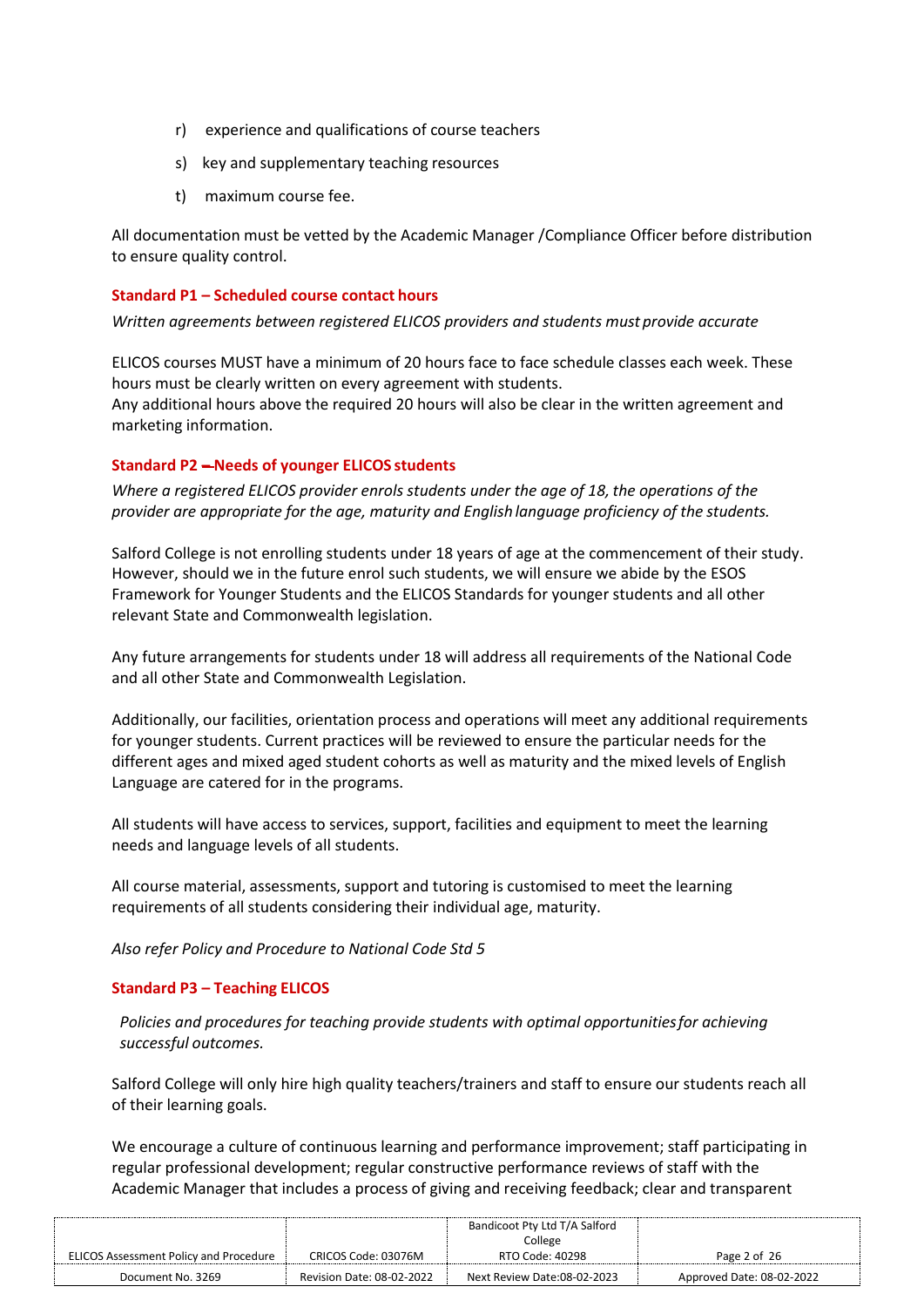expectations about attitudes and behaviour inside and outside the classroom. All staff professional development is recorded and kept on file.

Salford College will assess very student's application and English Language experience and capabilities and proficiency level to ensure they are placed in the appropriate class to suit their ability.

Students learning goals and needs as per their written agreement will be incorporated in this process.

Any student identified as having special needs will be provided additional support or the necessary arrangements made to ensure they can learn effectively.

Salford College ELICOS classes must never exceed 1:18 per class.

Students are given clear information on the outcomes for every course and outcomes for each learning block. Students will be provided feedback constantly by their teachers and provided with a written record of results at the end of each learning block.

The learning material provided to teachers will always enable them to customise their teaching to meet the needs of all students in their class.

Teacher learning resources are available to all teachers in hard copy and additional resources are available electronically.

Teachers can research from the resources provided in hard copy and additional resources are available electronically to ensure they are abreast of course developments and content changes to meet student needs.

Teachers are strongly encouraged to keep current by participating regularly in professional development and subscribing to ELICOS material and newsletters available by industry and English Bodies.

Salford College will retain records of student assessments in line with the ESOS Framework being 2 years after the student completes their study.

These records will include: learning outcomes, effective review, revision and delivery of courses.

Salford College will continuously improve the delivery of our ELICOS programs/courses by making adjustments from feedback and consultation with students and stakeholders. We will regularly evaluate the learning outcomes achieved and require teachers to moderate their learning outcomes with other teachers in and outside of Salford College. The appropriateness of the delivery for the various student groups will also be monitored and adjusted as needed.

## **STUDENT SURVEYS**

Student surveys will be conducted every 2 months. The Academic Manager is to review these surveys and discuss any areas of concern with teaching staff and senior management. Any improvements identified in the process will be actioned and added to our continuous improvement log. All surveys will be anonymous.

*REFER STUDENT SURVEY QUESTIONNAIRE*

|                                               |                           | Bandicoot Pty Ltd T/A Salford |                           |
|-----------------------------------------------|---------------------------|-------------------------------|---------------------------|
|                                               |                           | College                       |                           |
| <b>ELICOS Assessment Policy and Procedure</b> | CRICOS Code: 03076M       | RTO Code: 40298               | Page 3 of 26              |
| Document No. 3269                             | Revision Date: 08-02-2022 | Next Review Date:08-02-2023   | Approved Date: 08-02-2022 |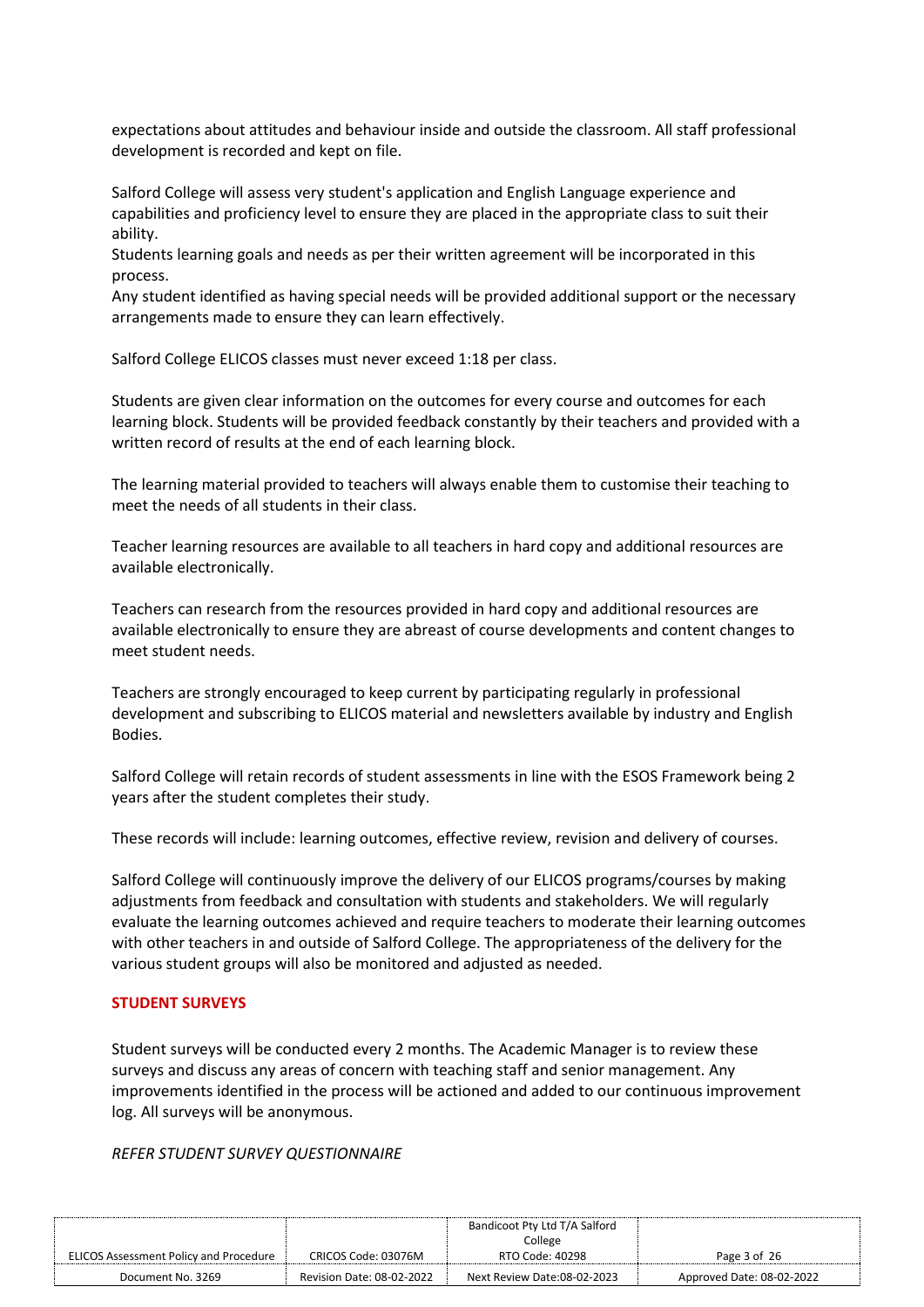#### **Standard P4 – Assessment of ELICOS students**

*Policies and procedures for the assessment of students provide them with optimal opportunities for achieving successful outcomes from their courses*.

Assessment of students must be both \*\* formative and \*\*summative.

Student assessments must clearly identify the assessment outcomes as they relate to progress throughout the course.

Assessment s must be valid, reliable, fair, flexible and clearly referenced to criteria.

Assessments must include appropriate oversight or moderation of assessment outcomes.

Assessments will be continuously improved by making adjustments based on data collection/feedback from students, teachers and stakeholders.

ELICOS courses that provide direct entry into a tertiary education course must have formal measures in place to ensure the outcomes are comparable to other criteria used as part of the admission into a tertiary or similar course. Salford College will conduct regular moderation of all course outcomes internally and externally as required.

All students will be provided with assessment outcomes and progress throughout their courses, a minimum of at the end of each subject /unit when formal assessments have been undertaken and weekly informally with the teacher. If under 18 students are ever enrolled their parents will also be advised of this progress.

Teachers must report any concerns with student progress to the Academic Manager as soon as it is identified (eg: student does not pass a test/ student complains they don't understand, Teacher believes the student is struggling with the level they are enrolled in, student is identified as 'at risk' of not meeting course progress). Appropriate invention / support can be implemented as soon as identified, you do not have to wait until a student fails an entire unit/subject. ELICOS courses allow students to be moved up or down as level (dependent on the level they are in), which enables students to be placed into a more suitable level course. If identified a student is in a level too high or too low for their current capability, to learn and progress in the duration of the current level in which they are enrolled, intervention discussions should commence with the Academic Manager.

On completion or partial completion of a course, Salford College will provide each student a report that includes the Course Name, Provider Name, contact details and study dates, course duration, levels of achievement or proficiency. This record will be signed by the Compliance Manager / CEO with their name and position included.

It will also include clear English explanations of terms used and how the grades are awarded on the back of the Certificate.

Salford College will continuously improve our student assessments by making adjustments as needed based on student and stakeholder feedback.

Salford College will monitor student cohorts/groups to provide further advice in the implementation of continuous improvements to assessments.

Salford College will regularly monitor student outcomes that are achieved, to ensure student outcomes are attainable to the students, and enable any improvements to be made.

*Also refer National Code Standard 8 Policy and Procedure – Overseas Student Visa requirements*

|                                               |                           | Bandicoot Pty Ltd T/A Salford |                           |
|-----------------------------------------------|---------------------------|-------------------------------|---------------------------|
|                                               |                           | College                       |                           |
| <b>ELICOS Assessment Policy and Procedure</b> | CRICOS Code: 03076M       | RTO Code: 40298               | Page 4 of 26              |
| Document No. 3269                             | Revision Date: 08-02-2022 | Next Review Date:08-02-2023   | Approved Date: 08-02-2022 |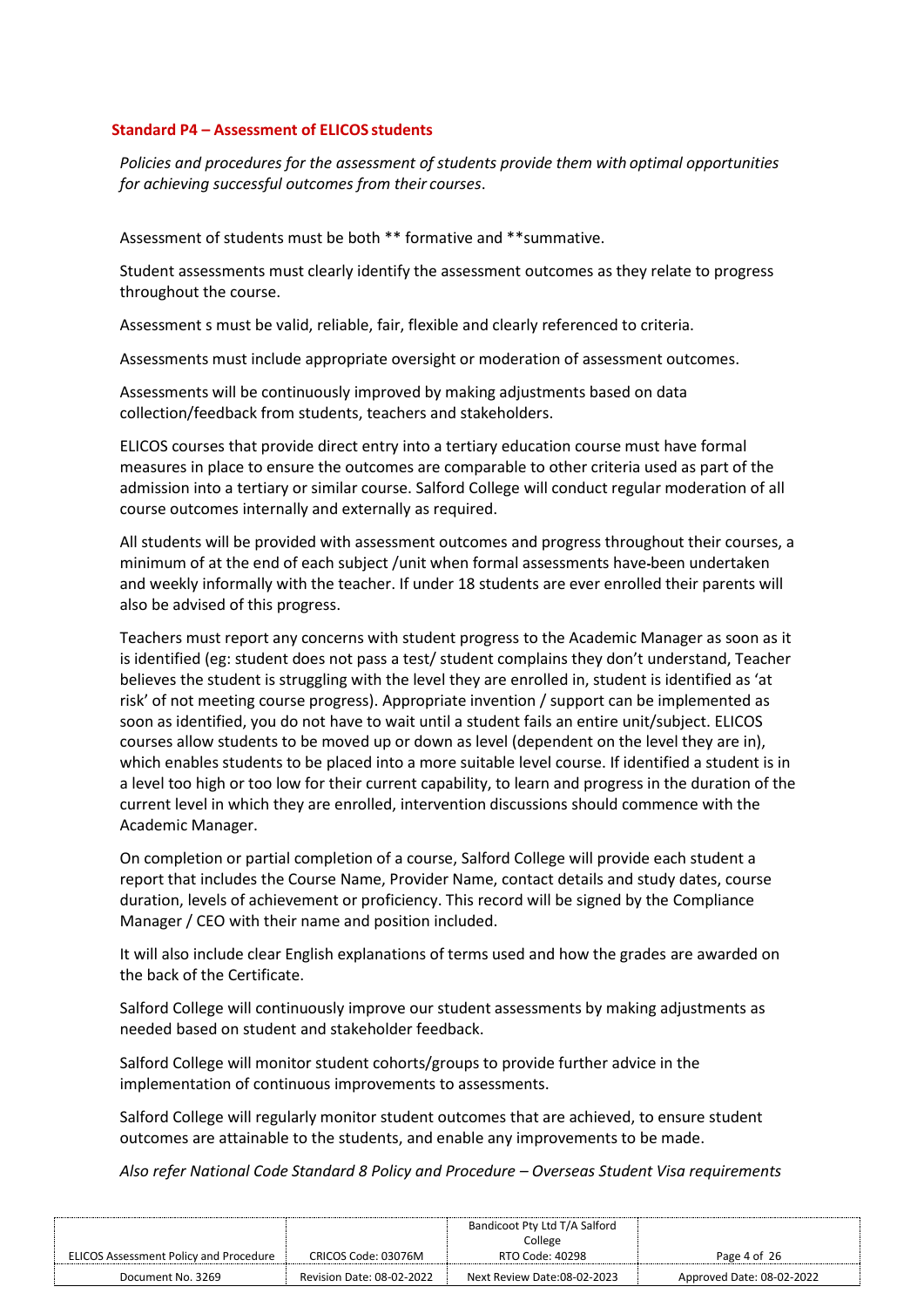#### **Standard P5 – ELICOS educationalresources**

*Registered ELICOS providers maintain a supply of sufficient educational resources that are aimed at achieving course objectives, encourage diversity in learning activities and teaching methodologies, and are appropriately organised and regularly reviewed.*

Salford College retains sufficient resources to provide to every student at every level of their course.

Salford College will purchase additional resources as needed to ensure they are always sufficient and appropriate for the type and level of course being offered. New resources will also be purchased as needed to address new developments in TESOL (Teaching English to Speakers of Other Languages), theory and practice and any changes to course scope of student profiles.

Salford College will provide a range of multimedia including computer programs to learners.

Teachers are to ensure learning activities are varied and teaching methodologies.

Teacher resources will address both individual and classroom use and address specific student needs and the course learning outcomes.

Salford College will maintain sufficient resources and equipment for the number of enrolled students to undertake classroom teaching and learning activities; independent study and research and teacher study, research and teaching preparation.

ELICOS material is to be catalogued and available to both student and teachers for easy access and availability.

Salford College provides students with free wifi and learning/library areas to enable independent study.

## **Standard P6 – ELICOS specialist staff**

*Registered ELICOS providers must employ suitably qualified specialist staff and provide them with ongoing opportunities for professional development.*

#### **ACADEMIC LEADERSHIP**

Salford College uses Wisenet / Smartsheets to record and monitor the progress of all students.

Salford College's teachers who develop any learning or assessment material must provide such material to the Academic Manager / Compliance Manager for checking and approval prior to use.

Regular moderation between the teachers and staff is to be undertaken (at the minimum of once per term). These meetings are to review current curriculum, ensure consistency across marking as well as discuss improvements, plan, implement and develop new material as needed.

The Academic Manager will continually update staff on any new resources purchased and ensure they are catalogued promptly. Teachers can approach the Academic Manager at any time should they need any guidance or advice.

The Academic Manager must hold a degree, suitable post graduate TESOL qualification/s, appropriate educational management, TESOL teaching experience or equivalent and, maintain an up-to-date knowledge of significant developments in TESOL theory and practice.

Part of the Academic Manager role is to maintain open communication between senior management and teaching staff and communicate any professional development opportunities to teaching staff.

|                                               |                           | Bandicoot Pty Ltd T/A Salford |                           |
|-----------------------------------------------|---------------------------|-------------------------------|---------------------------|
|                                               |                           | College                       |                           |
| <b>ELICOS Assessment Policy and Procedure</b> | CRICOS Code: 03076M       | RTO Code: 40298               | Page 5 of 26              |
| Document No. 3269                             | Revision Date: 08-02-2022 | Next Review Date:08-02-2023   | Approved Date: 08-02-2022 |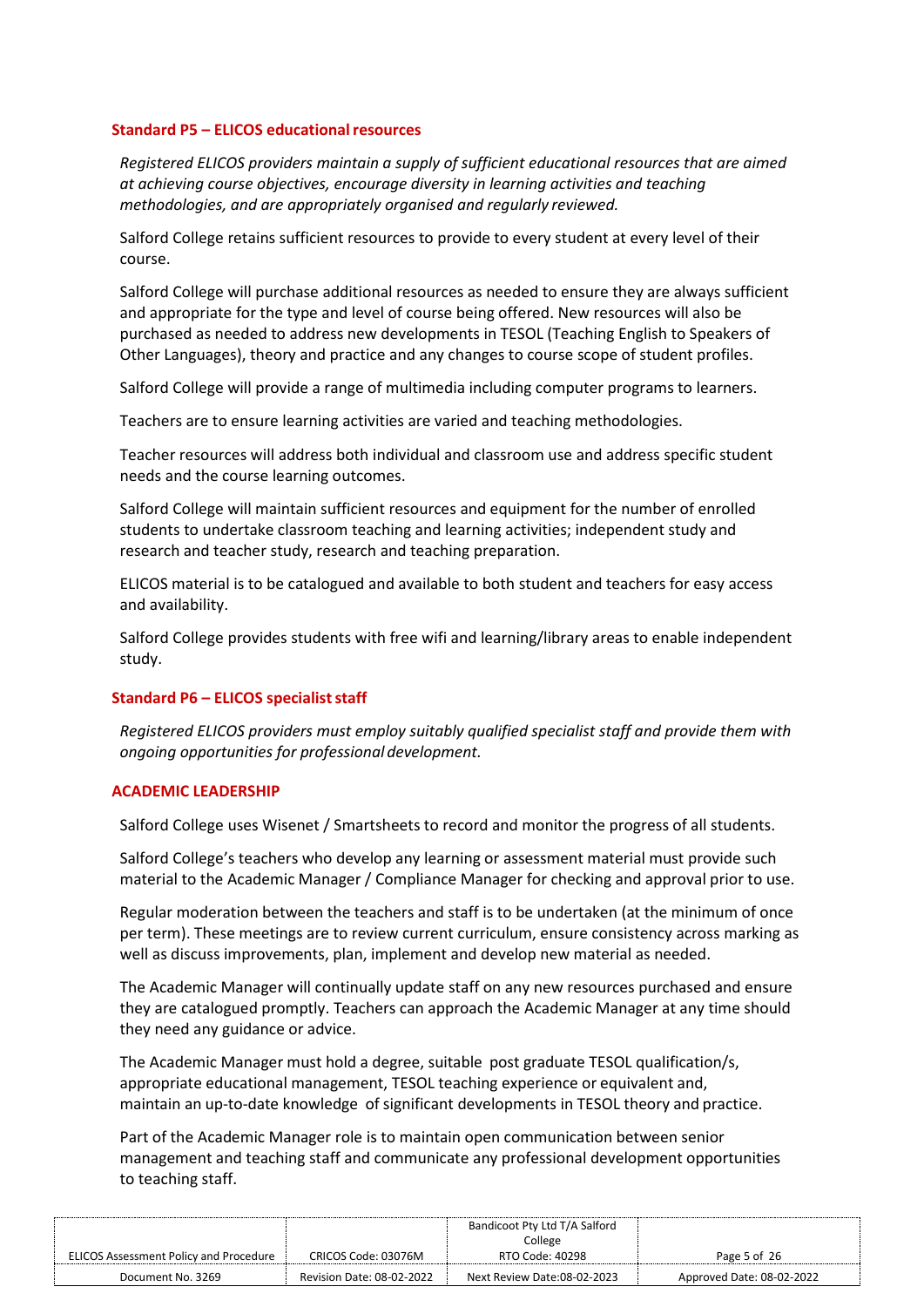## **Teaching staff**

All potential ELICOS staff will be made aware of the college expectations, attitudes and behaviours. Only staff that agree to abide by and support the college expectations, policies and procedures will be hired.

Salford College's ELICOS teachers MUST HAVE the following:

- a) a degree or diploma of at least three years full-time or equivalent (teaching or other)
- b) a suitable TESOL qualification or qualification that contains TESOL as a method
- c) appropriate TESOL teaching experience or are formally mentored by a senior staff member with this experience.

The Compliance Manager is to ensure all teacher qualifications are recorded and checked during interview and are updated as needed, to ensure they continually meet current ELICOS and other Regulatory requirements.

The Compliance Manager or administrative staff (as instructed) must verify all teacher qualifications.

Should Salford College offer courses for entry to Australian secondary schools, an appropriate percentage of the TESOL teachers must be registered to teach as governed by the legislation/rules of the State or Territory.

Salford College will not be teaching students under 18 years of age, however if we do so in the future the teacher must hold a TESOL qualification as well as a nationally recognised primary school teacher qualification.

All ELICOS staff are to undertake professional development each year. All teaching staff will be reviewed a minimum of annually to ensure they are following the College's policies and procedures, providing regular feedback to students and the Academic Manager, and maintaining accurate records. A class observation may be part of this review and / or preparation of lesson plans and/or assessments at the discretion of the Academic Manager / Compliance Manager

Teachers new to the college will be offered mentoring with a senior teacher to ensure they fully understand the college requirements and they are able to reach their full potential as a teacher with Salford College.

# TEACHER INDUCTION:

All teachers will receive induction prior to commencing teaching. This will include a copy of the Teacher Handbook for their course/TAS/Timetable, Staff Manual, course curriculum & resources, access to relevant policies and procedures, shown around the college and introduced to key staff.

Teachers are expected to behave in a professional manner at all times upholding the college rules, policies and procedures. Teachers should always act responsibly with integrity and treating others with courtesy and respect.

Teacher duties include, but are not limited to, the following:

Prepare lessons following college - templates/instruction

## Set, check and mark homework

Create, grade and record assessments

|                                               |                           | Bandicoot Pty Ltd T/A Salford |                           |
|-----------------------------------------------|---------------------------|-------------------------------|---------------------------|
|                                               |                           | College                       |                           |
| <b>ELICOS Assessment Policy and Procedure</b> | CRICOS Code: 03076M       | RTO Code: 40298               | Page 6 of 26              |
| Document No. 3269                             | Revision Date: 08-02-2022 | Next Review Date:08-02-2023   | Approved Date: 08-02-2022 |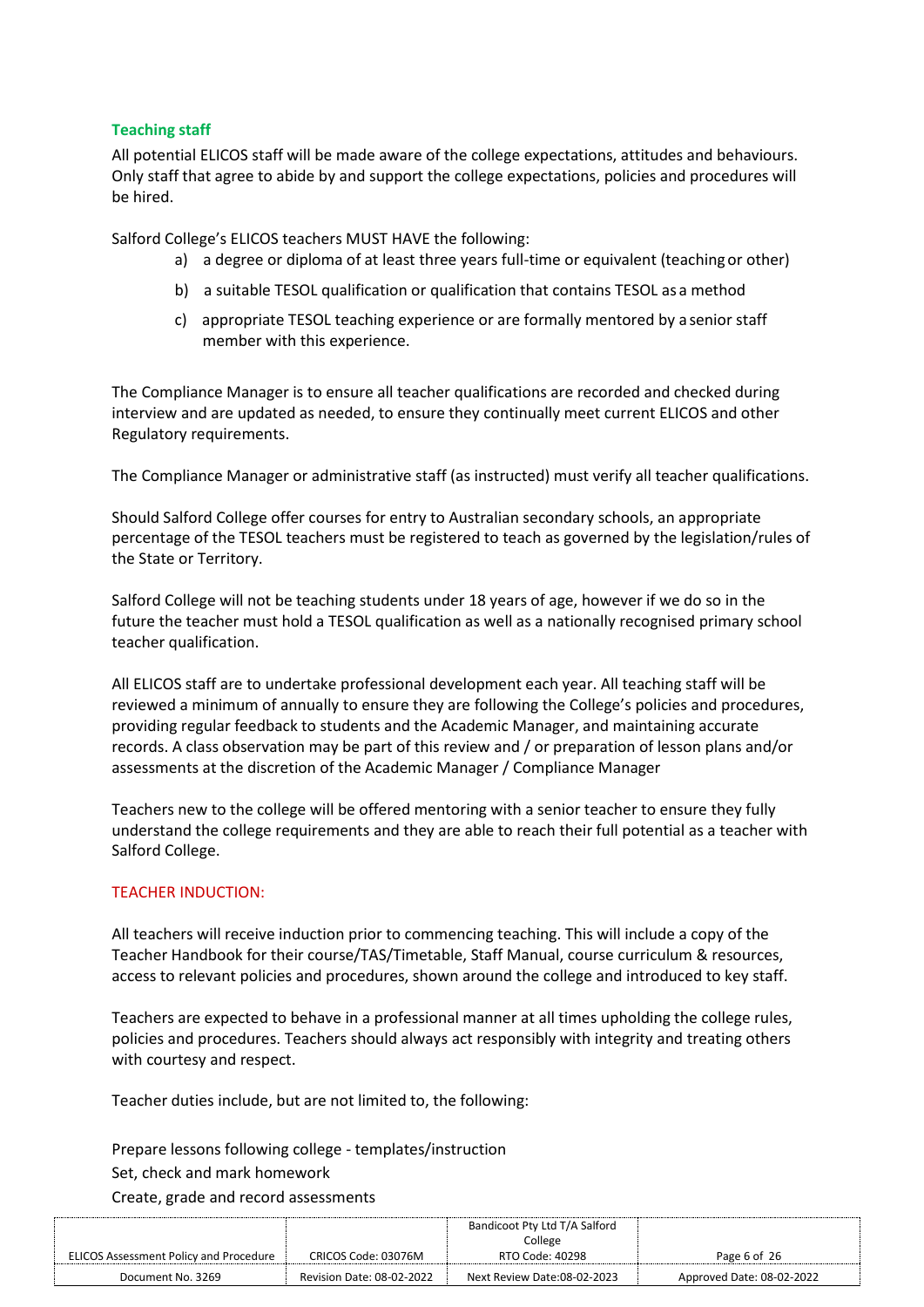Complete student Records of Work weekly Record attendance accurately and report any concerns to the administration promptly Prepare transcripts for graduating students Provide academic counselling for students as required Monitor and enforce the English Only Policy Classroom management Attend staff and professional development meetings Other tasks as directed by the Academic Manager or management

# **Counselling staff**

Salford College will only employ counselling support staff for ELICOS students that have formal counselling qualifications and/or relevant experience. The counsellors must be able to provide support and advice to students from various multicultural backgrounds in a context that is understood by each student. The ELICOS counselling/support staff will provide advice on academic, progress and welfare matters as required.

These officers will be available to students by appointment and via phone and email during class session times. After hours emergency support is also available to students via the Student Welfare/Support Officer.

Also refer National Code Standard 6 Policy and Procedure

# **Standard P7 – ELICOS premises**

*The premises of registered ELICOS providers offer teaching and learning environments that are appropriately designed and equipped to support the range of English language courses and student support services offered.*

Salford College's premises will always comply with all legislative frameworks & regulations including the ELICOS Framework. Salford College's training facilities are inspected regularly by the workplace health and safety officer to ensure they are safe for both students and staff.

Salford College have twenty-four (24) VET Courses on scope that provide no risk to our ELICOS students should they be on site at the same time.

| <b>Course Name</b>                            | <u>Level</u>            | <b>Duration (Wks)</b> |
|-----------------------------------------------|-------------------------|-----------------------|
| Advanced Diploma of Applied Blockchain        | <b>Advanced Diploma</b> | 78                    |
| Advanced Diploma of Business                  | Advanced Diploma        | 52                    |
| Advanced Diploma of Hospitality Management    | Advanced Diploma        | 104                   |
| Advanced Diploma of Leadership and Management | Advanced Diploma        | 52                    |
| Advanced Diploma of Program Management        | Advanced Diploma        | 52                    |
| Diploma of Applied Blockchain                 | Diploma                 | 52                    |
| Diploma of Business                           | Diploma                 | 52                    |
| Diploma of Hospitality Management             | Diploma                 | 129                   |
| Diploma of Leadership and Management          | Diploma                 | 54                    |
| Diploma of Project Management                 | Diploma                 | 52                    |
| Graduate Diploma of Strategic leadership      | Graduate Diploma        | 76                    |

|                                        |                                  | Bandicoot Pty Ltd T/A Salford |                           |
|----------------------------------------|----------------------------------|-------------------------------|---------------------------|
|                                        |                                  | College                       |                           |
| ELICOS Assessment Policy and Procedure | CRICOS Code: 03076M              | RTO Code: 40298               | Page 7 of 26              |
| Document No. 3269                      | <b>Revision Date: 08-02-2022</b> | Next Review Date:08-02-2023   | Approved Date: 08-02-2022 |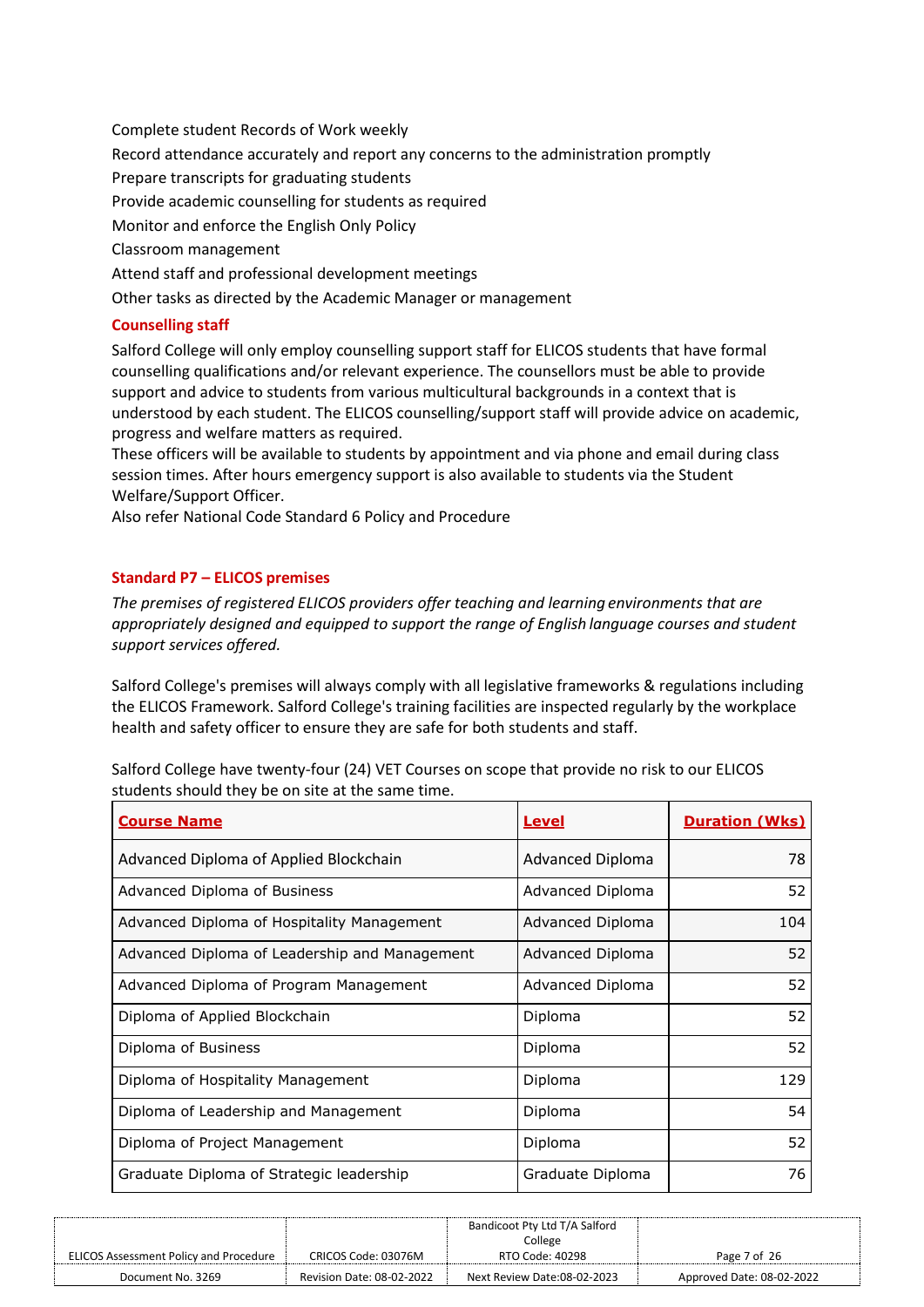| Certificate IV in Baking                                      | Certificate IV  | 52  |
|---------------------------------------------------------------|-----------------|-----|
| Certificate IV in Commercial Cookery                          | Certificate IV  | 90  |
| Certificate IV in Leadership and Management                   | Certificate IV  | 52  |
| Certificate IV in Marketing and Communication                 | Certificate IV  | 26  |
| Certificate IV in Patisserie                                  | Certificate IV  | 86  |
| Certificate III in Baking                                     | Certificate III | 76  |
| Certificate III in Carpentry                                  | Certificate III | 105 |
| Certificate III in Business                                   | Certificate III | 26  |
| Certificate III in Commercial Cookery                         | Certificate III | 55  |
| Certificate III in Patisserie                                 | Certificate III | 52  |
| General English                                               | Non AQF Award   | 52  |
| English Preparation for Academic Studies Program 1<br>(EAP20) | Non AQF Award   | 20  |
| English Preparation for Academic Studies Program 2<br>(EAP10) | Non AQF Award   | 10  |

ELICOS students have designated classrooms that have all of the ELICOS resources and equipment easily accessible. Classrooms can easily accommodate 18 students.

Teachers have staffrooms and resources areas.

Students have both recreation areas, private study areas with resources and equipment easily accessed.

The college has sufficient storage areas with student personal files/data secure.

Offices are available for the Academic Manager and college management also available for student counselling.

## **Standard P8 – Business management**

*The operations of the provider are supported by effective management actions.*

Salford College will comply with all State and Commonwealth Legislation and Regulations as detailed below.

## **Regulatory Framework for ELICOS**

English language courses provided to overseas students as defined in section 5 of the *Education Services for Overseas Students Act 2000* (ESOS Act) must be registered as ELICOS on the Commonwealth Register of Institutions and Courses for Overseas Students (CRICOS).

#### **Requirements for CRICOS providers delivering ELICOS programs**

[https://www.asqa.gov.au/cricos-registration/english-language-intensive-courses-overseas-students](https://www.asqa.gov.au/cricos-registration/english-language-intensive-courses-overseas-students-elicos)[elicos](https://www.asqa.gov.au/cricos-registration/english-language-intensive-courses-overseas-students-elicos)

For CRICOS registration, providers delivering ELICOS programs must:

|                                               |                           | Bandicoot Pty Ltd T/A Salford |                           |
|-----------------------------------------------|---------------------------|-------------------------------|---------------------------|
|                                               |                           | College                       |                           |
| <b>ELICOS Assessment Policy and Procedure</b> | CRICOS Code: 03076M       | RTO Code: 40298               | Page 8 of 26              |
| Document No. 3269                             | Revision Date: 08-02-2022 | Next Review Date:08-02-2023   | Approved Date: 08-02-2022 |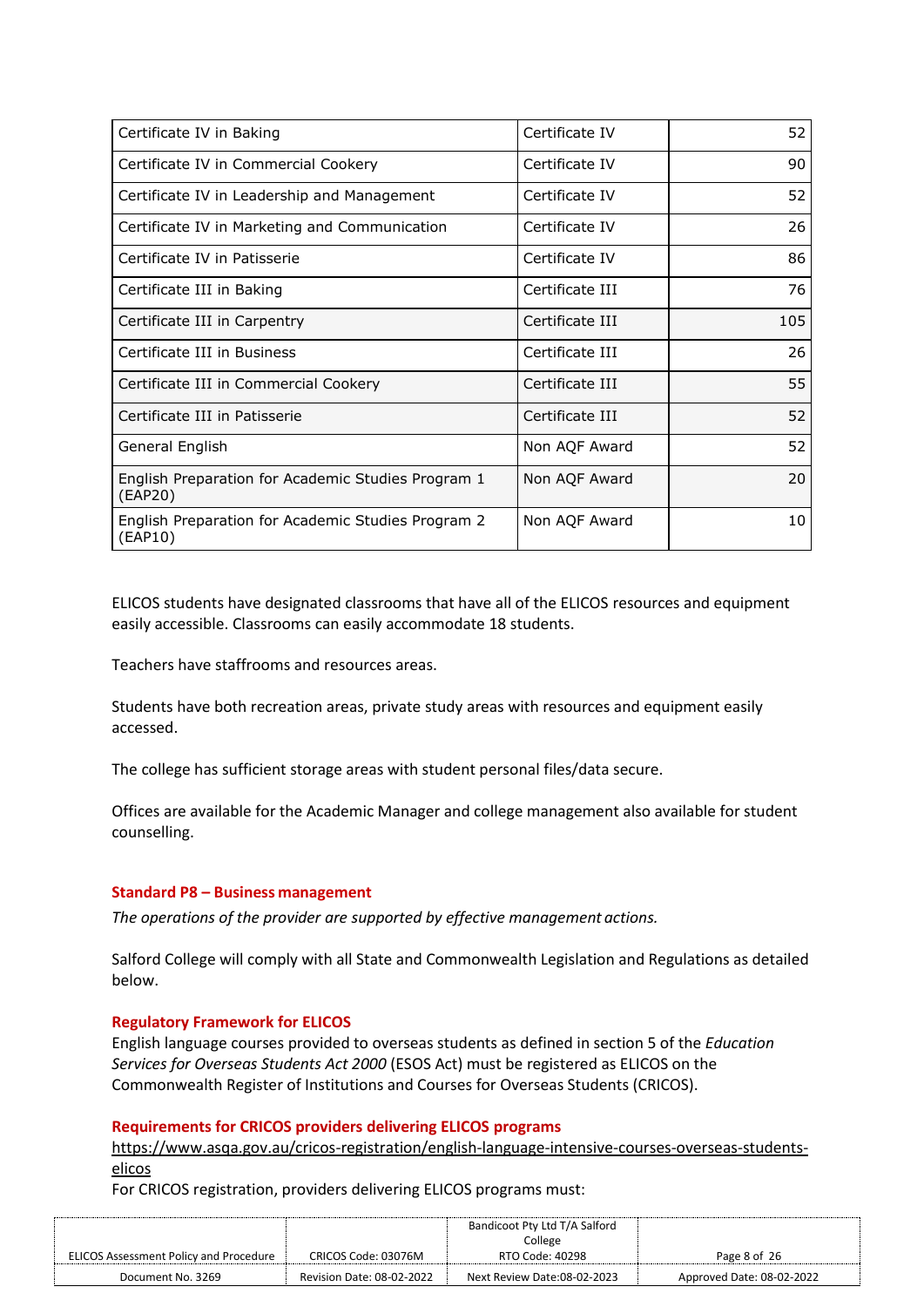- meet the [ELICOS National Standards](https://internationaleducation.gov.au/Regulatory-Information/Education-Services-for-Overseas-Students-ESOS-Legislative-Framework/ELICOSnationalstandards/Pages/Default.aspx)
- comply with the:
	- ➢ [National Code of Practice for Providers of Education and Training to Overseas](https://www.legislation.gov.au/Details/F2017L01182)  [Students 2018](https://www.legislation.gov.au/Details/F2017L01182)
	- ➢ [Education Services for Overseas Students Act 2000,](http://www.comlaw.gov.au/Details/C2014C00350) and
	- ➢ [Education Services for Overseas Students Regulations 2001.](http://www.comlaw.gov.au/Details/F2012C00430)

#### **ASQA & ELICOS:**

[https://www.asqa.gov.au/cricos-registration/english-language-intensive-courses-overseas-students](https://www.asqa.gov.au/cricos-registration/english-language-intensive-courses-overseas-students-elicos)[elicos](https://www.asqa.gov.au/cricos-registration/english-language-intensive-courses-overseas-students-elicos)

Students are provided a thorough orientation program that includes information to the students on the Regulatory requirements Salford College must abide by. Orientation is customised to suit the age and culture of the cohort as needed.

Staff and relevant clients/stakeholders are inducted on all of the regulatory requirements and legislation where it will affect their duties or participation in ELICOS education.

Salford College holds public liability insurance at all times as required under RTO and ELICOS regulations up to 20 Million Dollars. Insurance must always be maintained for entire registration period.

Salford College must have its accounts prepared to Australian Accounting and Auditing Standards, a minimum of annually. The certificate of accounts will be available for audits or at the request of the ESOS Agency. If the ESOS agency deems it necessary, Salford College will provide a full audit report of it financial accounts from a qualified independent auditor.

Salford College regularly monitors and implements changes deemed necessary from student, staff and stakeholder feedback. Any improvements will be recorded in the continuous improvement log.

All records are monitored and reviewed by the Compliance Manager and administration staff to ensure accuracy and integrity of data.

## **SECONDARY COURSES FOR INTERNATIONAL STUDENTS**

Students on international visa are only allowed to study with a CRICOS registered provider. If doing a secondary course to their main course they still MUST study with a CRICOS registered provider and be issued with a COE for the entire course/qualification they are studying, regardless if they are only doing a couple of units from a course. Once they completed the course/units the COE is marked as completed in PRISMS.

REFER:<https://www.asqa.gov.au/faqs>

Can an RTO enrol an overseas visitor into a course and not be CRICOS registered?

In some cases, registered training organisations (RTOs) may enrol students who are temporarily visiting Australia on certain visas, other than study visas. However, some visas include restrictions on training. Further information is also available from the [Department of Home Affairs.](http://www.homeaffairs.gov.au/busi/visas-and-migration/education-providers)

However, any course undertaken by a student visa holder must be registered on CRICOS. A Confirmation of Enrolment (CoE) is also required for any additional study in a course undertaken by an overseas student whilst in Australia on a student visa.

|                                               |                                  | Bandicoot Pty Ltd T/A Salford |                           |
|-----------------------------------------------|----------------------------------|-------------------------------|---------------------------|
|                                               |                                  | College                       |                           |
| <b>ELICOS Assessment Policy and Procedure</b> | CRICOS Code: 03076M              | RTO Code: 40298               | Page 9 of 26              |
| Document No. 3269                             | <b>Revision Date: 08-02-2022</b> | Next Review Date:08-02-2023   | Approved Date: 08-02-2022 |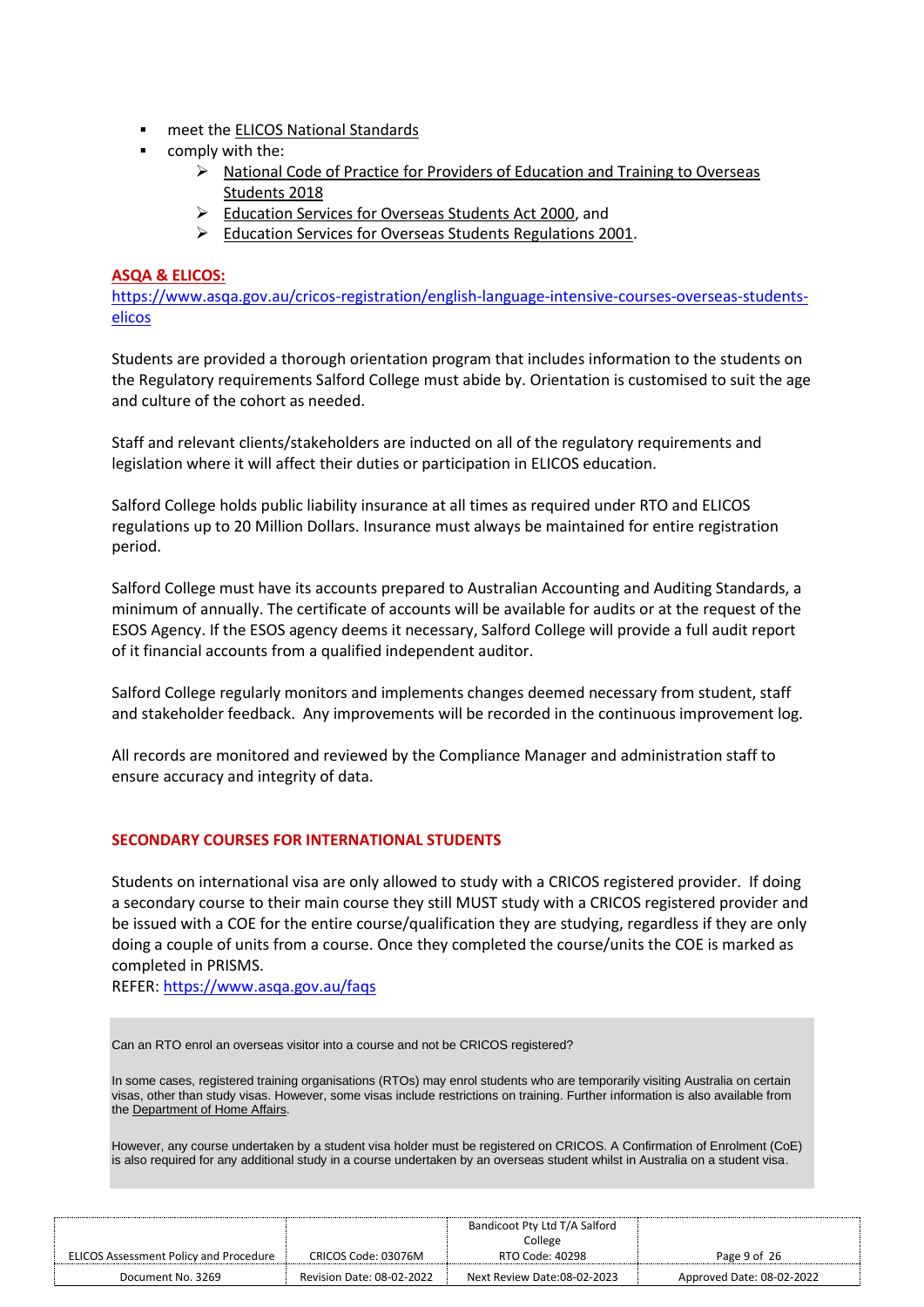An overseas student is defined in [Section 5 of the ESOS Act](http://www.comlaw.gov.au/Details/C2014C00350/Download) as a person (whether inside or outside Australia) who holds a student visa (as defined in regulation 1.03 of the Migration Regulations 1994), excluding:

- a Subclass 576 (Foreign Affairs and Defence Sector) visa, or
- **•** a person who satisfies the secondary criteria, but not the primary criteria, under the Migration Regulations 1994 for the grant of the visa, or
- **■** a secondary exchange student within the meaning of the Migration Regulations 1994, or
- an overseas student who has been approved under a scholarship scheme, or an exchange scheme, sponsored by the Commonwealth to undertake a course of study or training in Australia.

As specified in [Section 8 of the ESOS Act,](http://www.comlaw.gov.au/Details/C2014C00350/Download) a provider must be registered on CRICOS to provide a course at a location or do so in accordance with an arrangement they have with another registered provider.

As such, an **overseas student in Australia on a student visa is permitted to undertake additional study** (that is, a course of education or training) at the same time as the principal course for which they hold a student visa. **However, any course undertaken by a student visa holder must be registered on CRICOS.** A Confirmation of Enrolment (CoE) is also required for any additional study in a course undertaken by an overseas student whilst in Australia on a student visa.

|                                        |                           | Bandicoot Pty Ltd T/A Salford |                           |
|----------------------------------------|---------------------------|-------------------------------|---------------------------|
|                                        |                           | College                       |                           |
| ELICOS Assessment Policy and Procedure | CRICOS Code: 03076M       | RTO Code: 40298               | Page 10 of 26             |
| Document No. 3269                      | Revision Date: 08-02-2022 | Next Review Date:08-02-2023   | Approved Date: 08-02-2022 |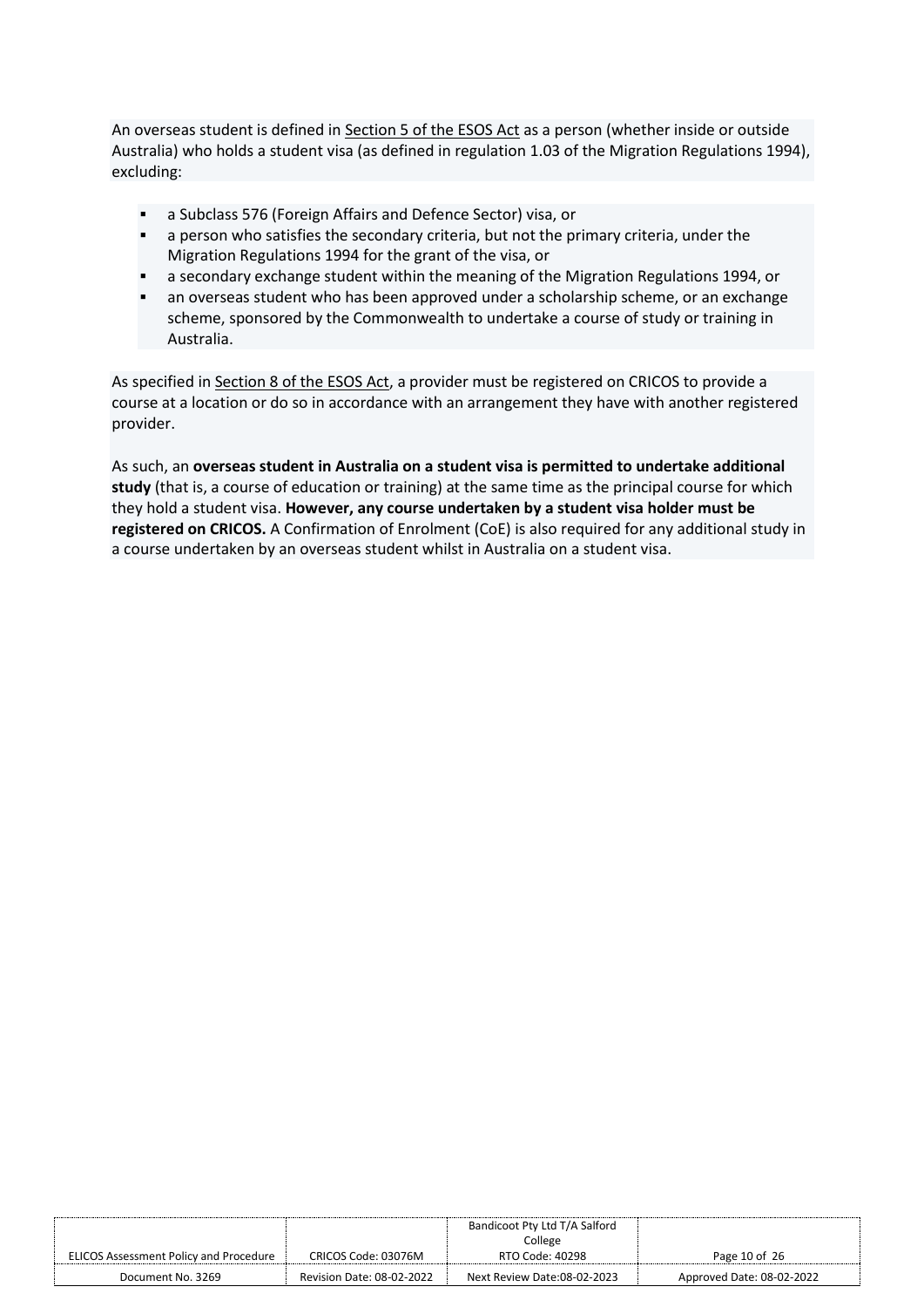# **Glossary from ELICOS Standards 2018**

# <https://www.legislation.gov.au/Details/F2017L01349>

| <b>CRICOS</b>                        | Commonwealth Register of Institutions and Courses for<br><b>Overseas Students</b>                                                                                                                                                                                                                                                                |
|--------------------------------------|--------------------------------------------------------------------------------------------------------------------------------------------------------------------------------------------------------------------------------------------------------------------------------------------------------------------------------------------------|
| <b>Designated State</b><br>Authority | A regulatory authority as defined in the Education Services for<br>Overseas Students (ESOS) Act.                                                                                                                                                                                                                                                 |
| <b>ESOS</b> agency                   | A regulatory authority as defined in the Education Services for<br>Overseas Students (ESOS) Act.                                                                                                                                                                                                                                                 |
| **Formative assessment               | Information collected (generally via a range of formal and<br>informal methods) during a course to determine student<br>progress towards course outcomes or learning goals. Its<br>purpose is to provide feedback in order to adapt or change<br>teaching content or approaches, or to adapt or change student<br>learning and study strategies. |
| <b>Foundation Programs</b>           | As defined in the National Standards for Foundation Programs.                                                                                                                                                                                                                                                                                    |
| Learning block                       | A discrete period of study within a course as defined by the<br>provider.                                                                                                                                                                                                                                                                        |
| <b>National Code</b>                 | National Code of Practice for Providers of Education and<br>Training to Overseas Students 2018 or later version where<br>applicable.                                                                                                                                                                                                             |
| Scheduled course<br>contact hours    | The hours for which students enrolled in a course are scheduled<br>to attend classes, course-related information sessions, supervised<br>study sessions and examinations.                                                                                                                                                                        |
| **Summative<br>assessment            | Assessment carried out during or at the end of a course of study<br>(as appropriate) to determine and specify student achievement of<br>course outcomes or learning goals.                                                                                                                                                                       |
| Syllabus                             | The syllabus provides a comprehensive outline of the purpose,<br>content or subjects, outcomes and assessment of a course.                                                                                                                                                                                                                       |
| <b>TESOL</b>                         | Teaching English to Speakers of Other Languages                                                                                                                                                                                                                                                                                                  |
| Welfare matters                      | Matters related to the mental, physical, social and spiritual<br>wellbeing of overseas students. These may include<br>accommodation, disability, equity issues, financial matters, legal<br>issues, medical issues, mental health, religious and spiritual<br>matters, and stress management.                                                    |
| Written Agreement                    | As required in Standard 3 of the National Code 2018.                                                                                                                                                                                                                                                                                             |

|                                               |                                  | Bandicoot Pty Ltd T/A Salford |                           |
|-----------------------------------------------|----------------------------------|-------------------------------|---------------------------|
|                                               |                                  | College                       |                           |
| <b>ELICOS Assessment Policy and Procedure</b> | CRICOS Code: 03076M              | RTO Code: 40298               | Page 11 of 26             |
| Document No. 3269                             | <b>Revision Date: 08-02-2022</b> | Next Review Date:08-02-2023   | Approved Date: 08-02-2022 |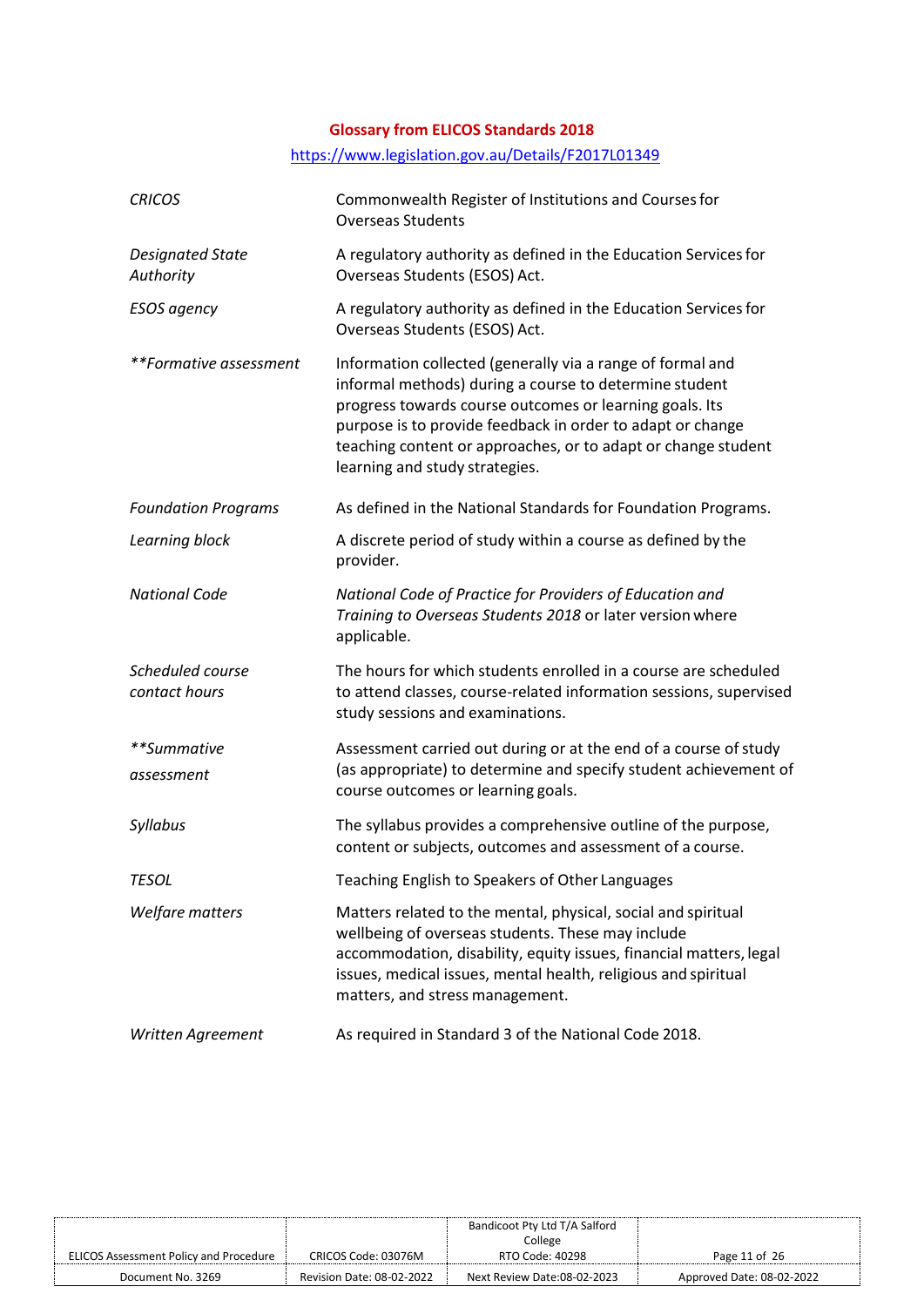# **STRATEGY FOR ASSESSING ACHIEVEMENT OF LEARNER OUTCOMES**

Each course curriculum provides specific details on entry and exit requirements for the course and the specific strategy for assessing achievement of Learner outcomes.

Generally, students are enrolled into their course based on an entry test and interview (if required) and other formal evidence such as a recent completed IELTS or equivalent score.

The course level they enrol into is determined by their entry placement assessment test/IELTS Level.

Entry placement tests will be one of the following; Oxford Online Placement Test, Pearson Placement Test, ACER online VAWE test.

As part of the initial assessment for course enrolment levels, students may also be required to undergo a short interview with a teacher and/or a speaking and short written task to further inform the overall decision of class level placement.

Offshore students may be required to participate in a 'Skype type' interview prior to being accepted into the course.

If a further test is required to inform the student ability further, the interviewer is to explain to students that the test will help determine the level of English they will be initially enrolled into; therefore, they should try to demonstrate their best English ability in the answers.

The interview is to be with an experienced ELICOS teacher for up to 5 minutes. Standardised questions similar to the placement test/s will be utilised to ensure consistency across all assessments.

Example questions are listed below:

- 1. What do you think of Australia so far?
- 2. When did you arrive in Australia?
- 3. Where did you travel from?
- 4. Why do you want to study English in Australia?
- 5. Tell me about your family
- 6. Tell me about your home country
- 7. Do you play sports?
- 8. What is your favourite hobby?
- 9. Do you have pets?
- 10. What is your favourite colour?

The writing test will be based on the same question 'Write about a festival in your home country' to ensure consistency across all testing.

The testing teacher has the ability to change/adjust the questions to suit individual students if for some reason the sample question is deemed not suitable for an individual student. The change to any question is first to be discussed with the Academic Manager.

The writing test should be up to 30 minutes, with students being able to complete with as much detail as they are able.

|                                               |                           | Bandicoot Pty Ltd T/A Salford |                           |
|-----------------------------------------------|---------------------------|-------------------------------|---------------------------|
|                                               |                           | College                       |                           |
| <b>ELICOS Assessment Policy and Procedure</b> | CRICOS Code: 03076M       | RTO Code: 40298               | Page 12 of 26             |
| Document No. 3269                             | Revision Date: 08-02-2022 | Next Review Date:08-02-2023   | Approved Date: 08-02-2022 |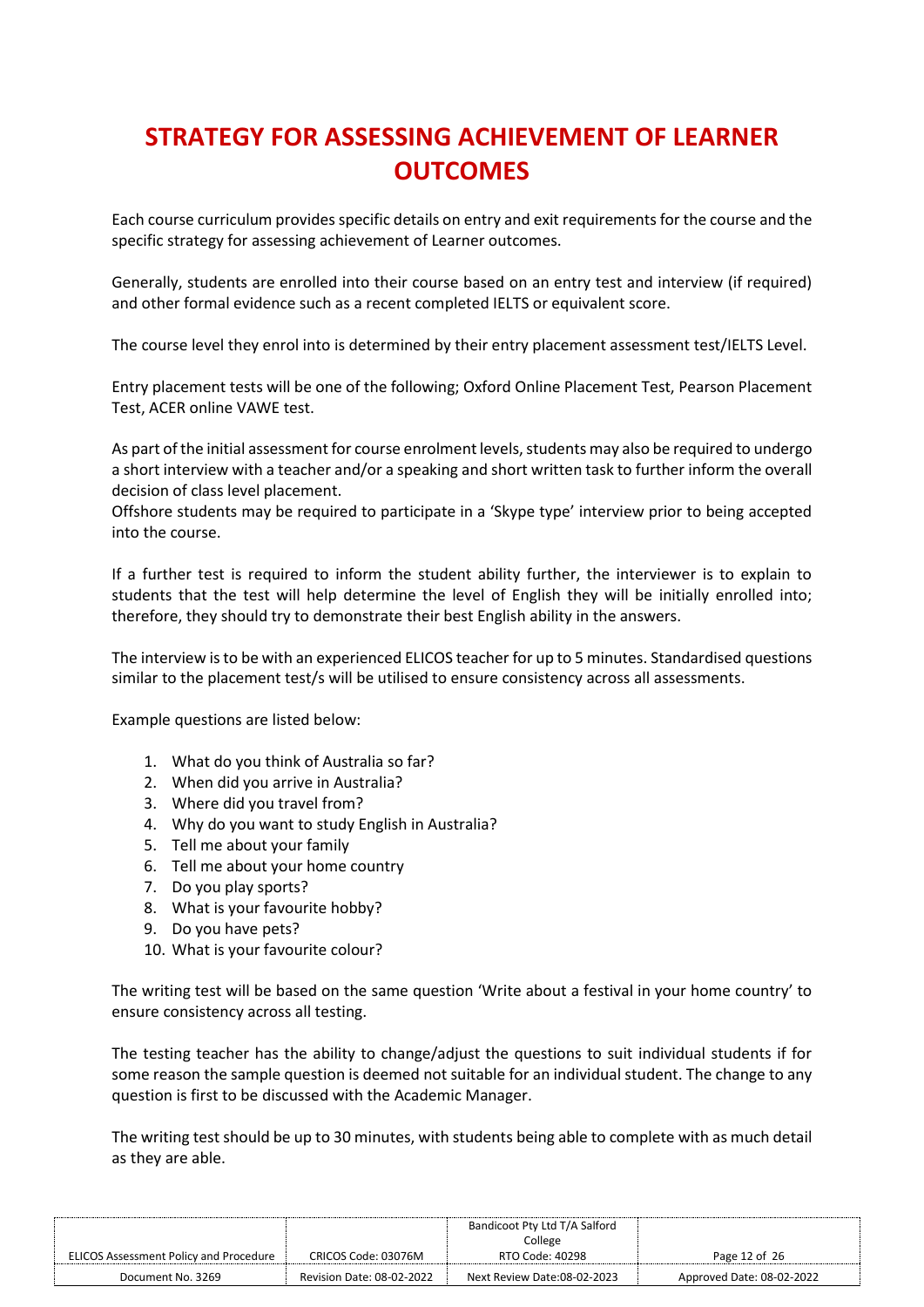The Academic Manager will participate in the decision of class level allocation for students based on the testing and interview results. If any doubt as to the student's overall ability, the Academic Manager will conduct a short interview with the student that may include a small writing task.

Teachers may develop additional Standardised resources and/ or assessment tools in moderation with the Academic Manager to ensure consistency across all levels and classes.

## **COURSE PROGRESS MEASUREMENT:**

The course is assessed formally at the end of every study period (10 weeks). Salford College defines a study period as 10 weeks therefore students are formally monitored on whether or not they are achieving course progress at week 5.

Any student identified as 'at risk' will be offered assistance as soon as this is identified.

Students must attend the minimum 20 hours per week face to face classes as well as completing all assignments, tests and class activities and demonstrating improved language skills to be deemed as making satisfactory course progress.

All student progress must be recorded and kept on each student's file.

Teachers are to constantly moderate and meet with the Academic Manager to ensure satisfactory course progress has been met and consistent assessing methods / grading for all students is achieved.

Students not meeting course progress will be sent Warning Letters and offered assistance as per our *Course Progress policy and procedures (NC Std 8).*

Weekly tests are usually undertaken from the tests in the student workbooks (for the level applicable to the student) to constantly monitor student progress, however the testing to formally measure student progress, takes place at week 5 (half way through the course).

At week 2, 5 and 8 the students are measured against their initial placement test / course entry level to ensure they are progressing at that level. Students progress through each course level in order to attain the final course level proficiency.

*Also refer to our NC Std 8 Overseas Student Visa Requirements Progress Policy and Procedure.*

The Teacher and student workbooks & CDs contain many tasks and tests that are current and meet industry standards.

|                                               | <b>COLLEGE GRADING</b> |                     |
|-----------------------------------------------|------------------------|---------------------|
| <b>GRADE</b><br><b>Approximate Percentile</b> |                        |                     |
| A                                             | $85 - 100$             | <b>Strong</b>       |
| B                                             | $70 - 84$              | Competent           |
|                                               | $50 - 69$              | <b>Breakthrough</b> |
| $D(P)$ or (NP)                                | $45 - 49$              | <b>Beginner</b>     |
| F                                             | $01 - 44$              | Not passed          |

# **Test Grading Guide**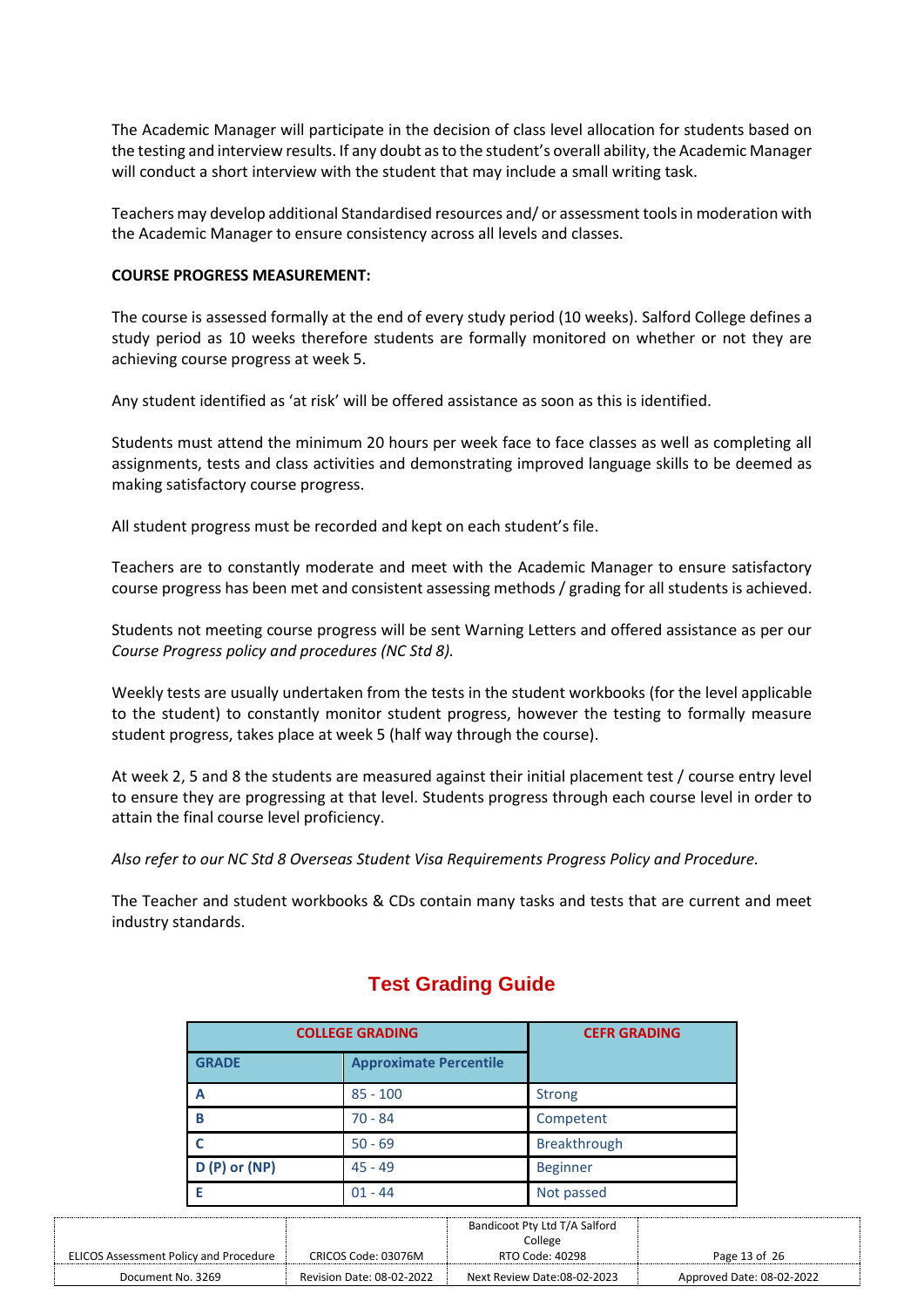|--|--|--|--|

All assessments/tests developed by staff or from another source than any already stated in the curriculum must have prior approval by the Academic Manager before they can be implemented. All developed resources must be mapped to the CEFR/GSE/IELTS at the minimum to ensure consistency and world-wide bench marking. All assessments/resources that are developed must have prior approval by the Academic Manager before implementation.

Teachers can access the 'Common European Framework of Reference for Languages: Learning, teaching, assessment' document on the link below for further guidance on CEFR levels (if required), copyright requirements must be met for this and all publications. [http://ebcl.eu.com/wp](http://ebcl.eu.com/wp-content/uploads/2011/11/CEFR-all-scales-and-all-skills.pdf)[content/uploads/2011/11/CEFR-all-scales-and-all-skills.pdf](http://ebcl.eu.com/wp-content/uploads/2011/11/CEFR-all-scales-and-all-skills.pdf)

The course has been designed to provide a space of learning for the student to progress according to their level at commencement, their learning abilities, and the duration of their study. This progression takes place under the supervision offered by rigorous formative assessments.

The College gauges student level for the Certificate of Achievement using all or some of the following methods depending on the course:

- Test records
- Interview with the Academic Manager Speaking Test (compare to the placement/entry test/level)
- Writing tests as stated in Curriculum documents and where applicable compared to the placement test, entry level achievement.

# GENERAL ASSESSMENT Guidelines**:**

Students sit weekly tests or as per their workbooks to constantly monitor their progress.

a) formative and summative assessment

b) College developed material must have clear identification of assessment outcomes as they relate to progress through the course

- c) assessment that is valid, reliable, fair, flexible and
	- i. include moderation of assessment outcomes

ii. ELICOS courses which are provided under a direct entry arrangement to a tertiary education course, provide formal measures to ensure that assessment outcomes are comparable to other criteria used for admission to the tertiary education course of study, or for admission to other similar courses of study.

d) The College will provide to the students clear and regular results on all assessment outcomes and course progress throughout the course.

The College undertakes processes for continual improvement of student assessments by:

a) making adjustments based on collection and analysis of feedback from students/staff and other stakeholders as appropriate

b) monitoring appropriateness of assessment for student groups

c) regularly evaluating course outcomes achieved.

# **FORMAL TESTING:**

|                                               |                                  | Bandicoot Pty Ltd T/A Salford |                           |
|-----------------------------------------------|----------------------------------|-------------------------------|---------------------------|
|                                               |                                  | College                       |                           |
| <b>ELICOS Assessment Policy and Procedure</b> | CRICOS Code: 03076M              | RTO Code: 40298               | Page 14 of 26             |
| Document No. 3269                             | <b>Revision Date: 08-02-2022</b> | Next Review Date:08-02-2023   | Approved Date: 08-02-2022 |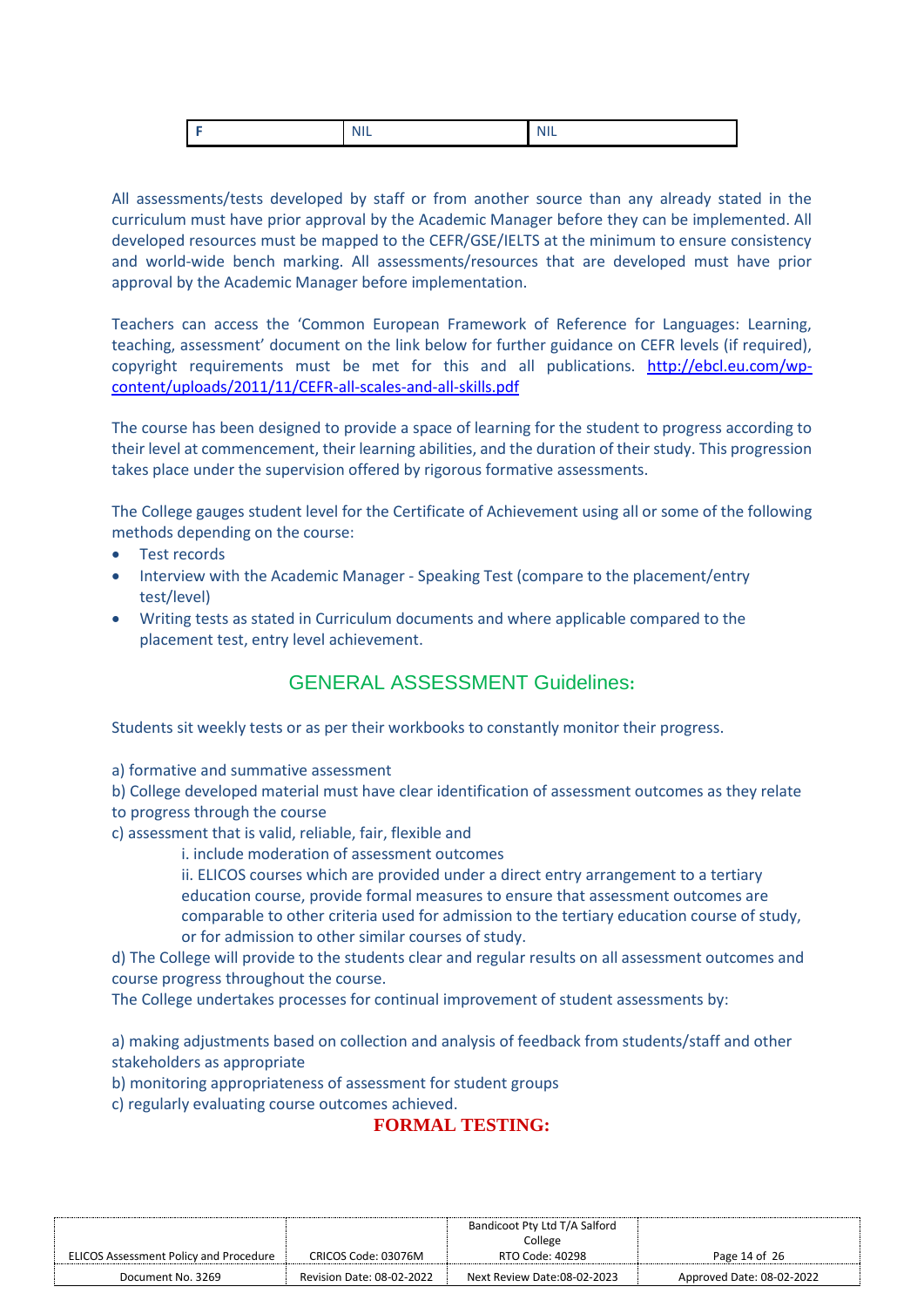Student's progress through the course levels is dependent on the results of tests set against their entry test result at Weeks: 2, 5 and 8 with the final test in Week 10, in the last hour of the student's study week.

The course is designed to give students as much practice during the course to ensure students feel comfortable in a formal testing environment and understand the final levels to be achieved. Assistance is provided as needed to ensure students can achieve the course outcome required.

Teachers will moderate regularly to ensure consistent outcomes across student assessments. At the minimum on completion of a student cohort, teachers must meet with the Academic Manager and discuss the student outcomes of the course.

Students are assessed at the proficiency level they are enrolled in within the course. For example General English:

A Pre-intermediate student (CEFR level B1), who grades are below 70% across all 4 areas of Speaking, Writing, Listening and Reading is unable to move up to the next course level being Intermediate. However, if there is any concern about the student's ability to move levels, a meeting should be scheduled with the Academic Manager

**Teachers can also access the 'Common European Framework of Reference for Languages: Learning, teaching, assessment' document on the link below for further guidance on CEFR levels, copyright requirements must be met for this and all publications. [http://ebcl.eu.com/wp](http://ebcl.eu.com/wp-content/uploads/2011/11/CEFR-all-scales-and-all-skills.pdf)[content/uploads/2011/11/CEFR-all-scales-and-all-skills.pdf](http://ebcl.eu.com/wp-content/uploads/2011/11/CEFR-all-scales-and-all-skills.pdf)**

## **MONITORING COURSE ATTENDANCE**

Student attendance is monitoring daily and recorded by class teachers directly into Wisenet and on sign in class roles.

Teachers are to advise administration staff of student absences before the end of the first session so that contact can be made to ensure the student's safety.

Refer our National Code Standard 8 Attendance Policy below.

## **ELICOS STUDENTS - MONITORING ATTENDANCE POLICY & PROCEDURE**

Bandicoot Group Pty Ltd t/a Salford College policy is students should attend all classes (100%) of their course to gain optimum learning. However, if students have valid reasons for absence a minimum of 80% of their course contact hours must be maintained to avoid being reported to the Department of Home Affairs (DHA).

The College believes good attendance is important in order to achieve the desired educational outcomes.

Maintaining satisfactory attendance is a student visa requirement for ELICOS students.

Students must contact the College every time they will be absent *prior to the regular class time*, via email, phone or SMS to a member of staff.

|                                               |                           | Bandicoot Pty Ltd T/A Salford |                           |
|-----------------------------------------------|---------------------------|-------------------------------|---------------------------|
|                                               |                           | College                       |                           |
| <b>ELICOS Assessment Policy and Procedure</b> | CRICOS Code: 03076M       | RTO Code: 40298               | Page 15 of 26             |
| Document No. 3269                             | Revision Date: 08-02-2022 | Next Review Date:08-02-2023   | Approved Date: 08-02-2022 |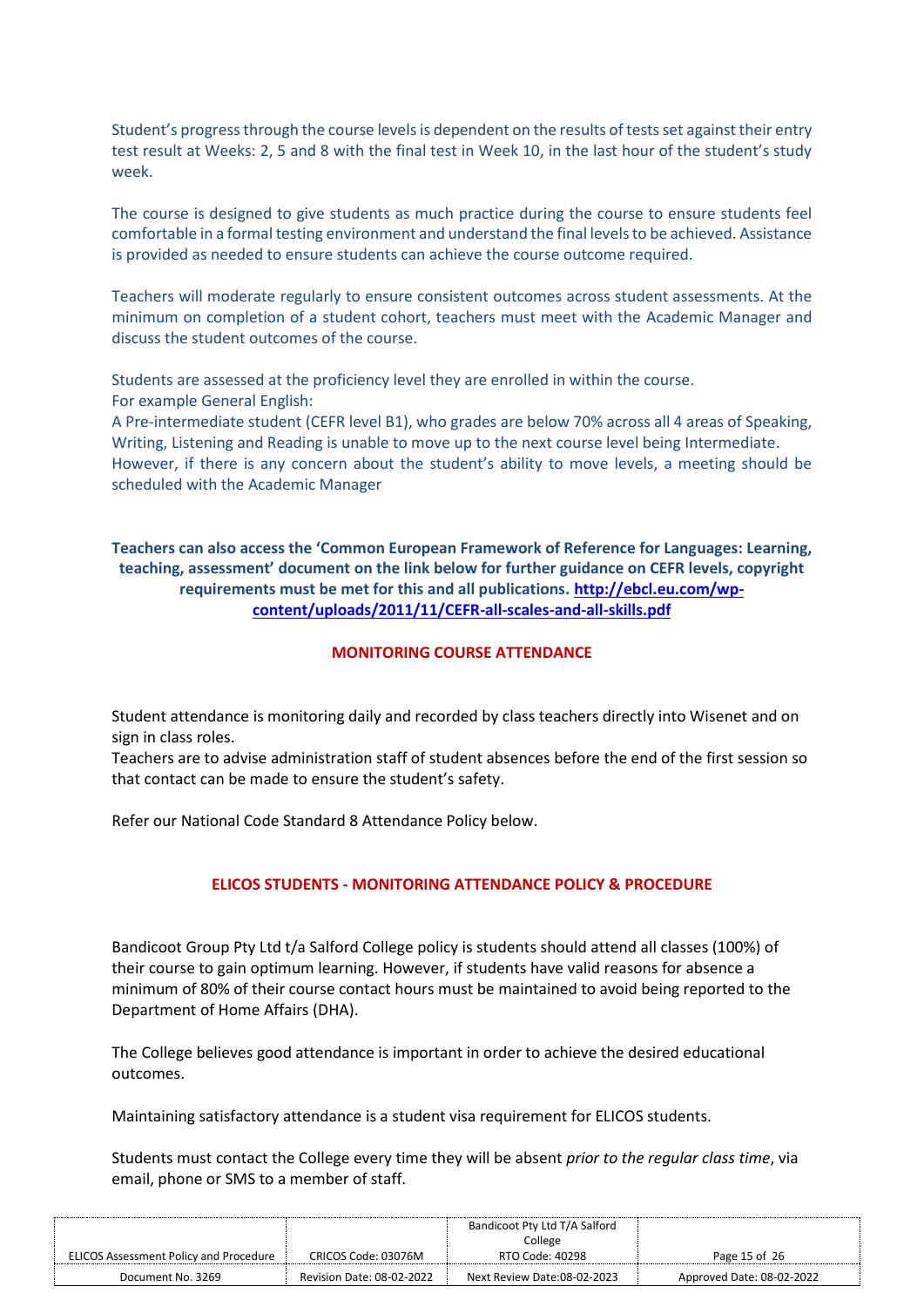Students who do not advise the College of absences (of 2 consecutive days) will be contacted/counselled by the Student Support Officer or another staff member.

Regular class attendance is essential in order for students to progress satisfactorily in their course and to be deemed as a genuine / bona fide student.

Salford College will report students for non attendance via PRISMS as per the conditions outlined in this policy. An outcome of reporting a student for non attendance via PRISMS is the student's visa may be cancelled.

Salford College will *at the minimum* contact and counsel students who:

- o have been absent for more than two consecutive days without approval; or
- $\circ$  are at risk of not attending for at least 80 per cent of the scheduled course contact hours.

All phone conversations, copies of letters, emails and notices relating to attendance will be kept on the student file.

Student attendance is monitored daily by trainers. Student absences are tracked and monitored at the end of each week.

All absences due to illness should be accompanied by a medical certificate.

Any absences **longer than 5 consecutive days** without approval will be investigated as a matter of urgency.

- o Student Support officer will attempt to contact the student
- o If student is not able to be contacted their agent will be contacted.
- o Student Support Officer will counsel student on the importance of notifying the College when absent.
- $\circ$  If contact cannot be made the Student Support Officer will discuss with CEO and the relevant authorities will be notified (eg police, DHA, next of kin)

# **Once a student's attendance drops below the defined levels and there is no possibility of the student reaching that level by the end of the study period the formal process will begin.**

## **Students excluded from class for misbehaviour**

Salford College will record any 'period of exclusion' from class as absence (where the enrolment is not officially suspended on PRISMS) and include this absence in attendance monitoring calculations (potentially putting a student with marginal attendance in danger of being reported for unsatisfactory attendance).

Also refer Standard 9 Deferring, suspending or cancelling the overseas student's enrolment Policy and Procedure.

# **WARNING 1**

## **90% Attendance**

Students whose attendance falls to **90%** or less over a 5 week period will be contacted by letter/email and/or SMS to alert them that their attendance is at risk. Students will be advised to discuss the matter with the Student Support Officer.

## **WARNING 2**

|                                               |                           | Bandicoot Pty Ltd T/A Salford |                           |
|-----------------------------------------------|---------------------------|-------------------------------|---------------------------|
|                                               |                           | College                       |                           |
| <b>ELICOS Assessment Policy and Procedure</b> | CRICOS Code: 03076M       | RTO Code: 40298               | Page 16 of 26             |
| Document No. 3269                             | Revision Date: 08-02-2022 | Next Review Date:08-02-2023   | Approved Date: 08-02-2022 |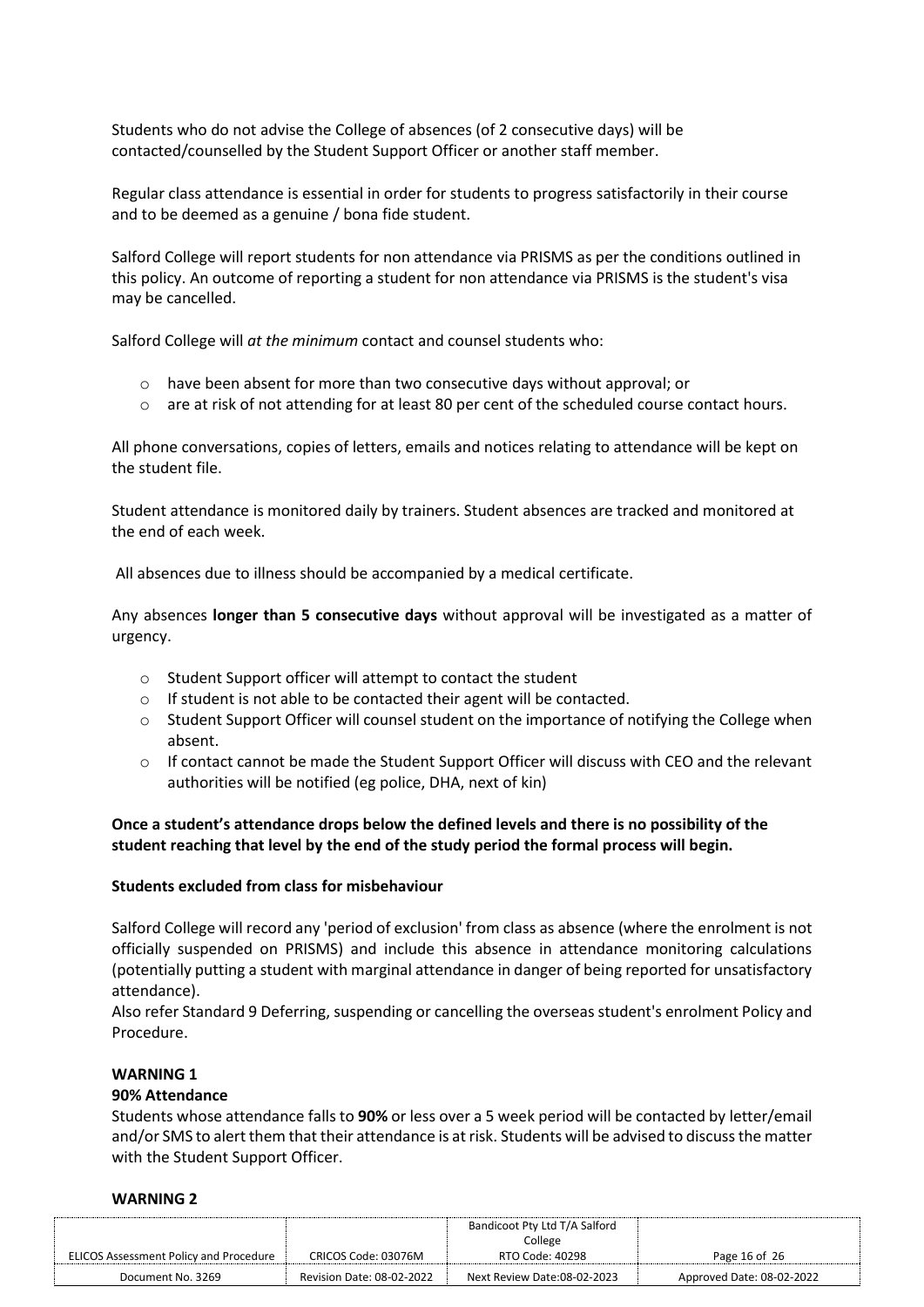#### **85% Attendance**

Students whose attendance fall to **85%** over a 5 week period will be contacted by letter/email and SMS warning them that they are now at risk of being reported to DHA and they must make an appointment with the Student Support Officer ASAP for assistance/advice. Students may take along a support person.

## **Intention to Report (Less than 80% Attendance)**

As soon as the college is aware a student will not achieve 80% attendance over a 5 week period, the College will send students an 'Intention to Report letter' which shall inform the student that they have 20 working days in which to access the College's complaints and appeals process. The student will be given another copy of the Complaints and Appeals Policy with the Intention to Report Letter.

*NOTE:* Salford College *will only await the outcome of our internal and one external appeals process before reporting a student for unsatisfactory attendance (if found in favour of the* College*.*

If a student chooses NOT to access the complaints and appeals processes within the 20-working day period, withdraws from the process or the process is completed, and the decision is in support of Salford College, the College will notify DHA via PRISMS that the student is not achieving satisfactory attendance **as soon as practicable (within 5 working days)**.

Salford College *may* decide not to report a student for 80% attendance where the College feels the student is a genuine student and can confirm the student is attending AT LEAST 70% of the scheduled course contact hours *and* maintaining satisfactory academic performance, where the College is satisfied they are a genuine/bona fide student and where they provide:

- o documentary evidence demonstrating compassionate or compelling circumstances for their absences e.g., medical illness supported by a medical certificate**,** *AND*
- o attendance has not fallen below 70%, **AND**
- o Academic progress is satisfactory.

Where a student with low attendance is able to demonstrate (and provide evidence of) compassionate or compelling circumstances, the CEO will assess whether a temporary suspension of studies is in the best interest of the student. Refer National Code Std 9 *Deferment, Suspension and Cancellation Policy.*

# **In all circumstances if the student's attendance drops to below 70%, students will be reported to DHA via PRISMS.**

'*Medical certificate' means a certificate issued by a registered medical provider such as hospitals, doctors, dentists, physiotherapists, chiropractors, optometrists, ophthalmologists, psychiatrists and psychologists.* Salford College *does not accept certificates from alternative medical practitioners such as herbal practitioners, acupuncturists, Chinese therapists, massage therapists, iridologists, psychics etc.*

*'Satisfactory course attendance' means attendance of at least 80% of scheduled course contact hours for the study period.*

*'Study period' means - 10 weeks (1 term).*

*'Compassionate or compelling circumstances' are generally those beyond the control of the student and which have an impact upon the student's course progress or wellbeing. These could include, but are not limited to:*

|                                               |                           | Bandicoot Pty Ltd T/A Salford |                           |
|-----------------------------------------------|---------------------------|-------------------------------|---------------------------|
|                                               |                           | College                       |                           |
| <b>ELICOS Assessment Policy and Procedure</b> | CRICOS Code: 03076M       | RTO Code: 40298               | Page 17 of 26             |
| Document No. 3269                             | Revision Date: 08-02-2022 | Next Review Date:08-02-2023   | Approved Date: 08-02-2022 |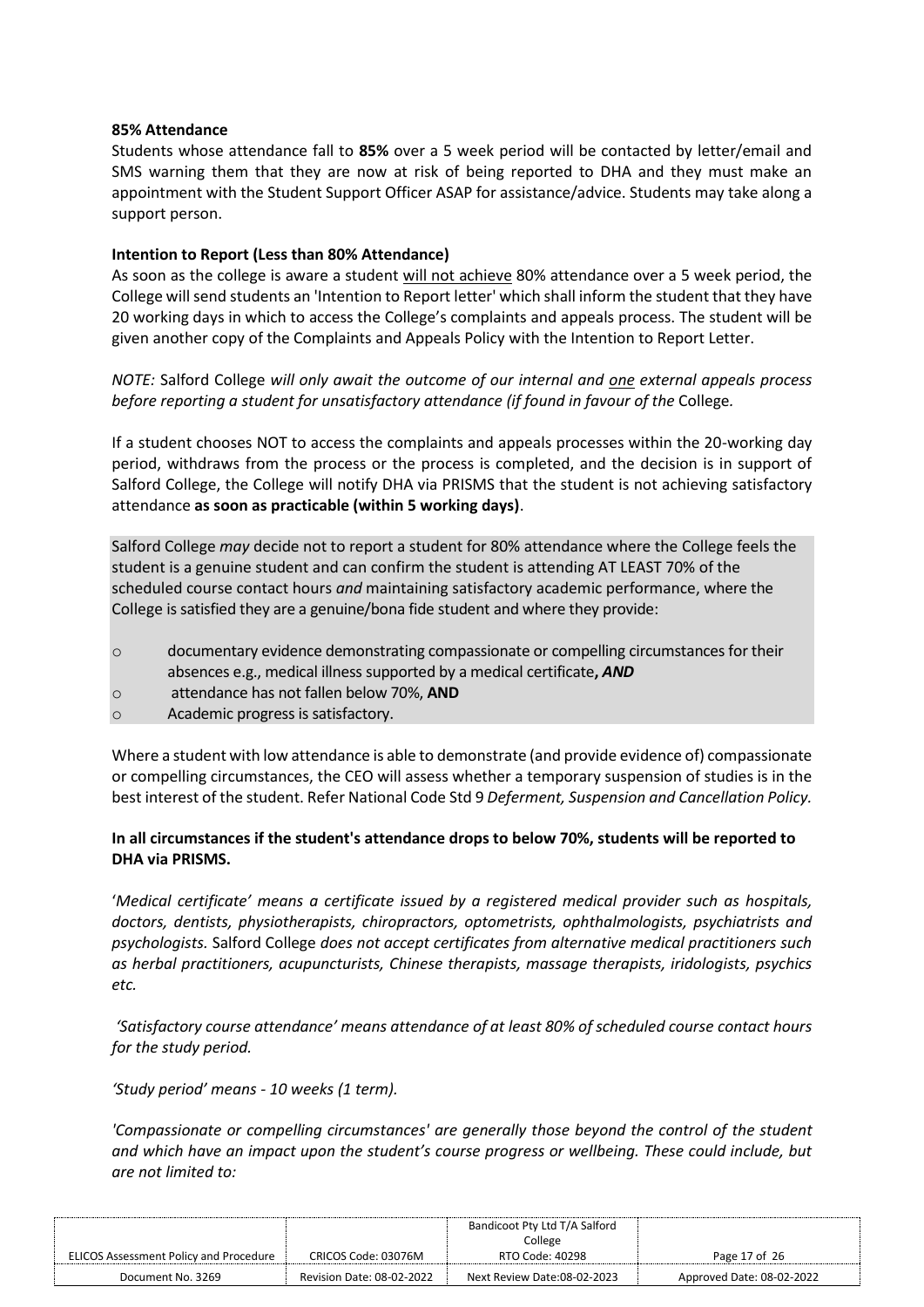- o *serious illness or injury, where a medical certificate states that the student was unable to attend classes*
- o *bereavement of close family members such as parents or grandparents*
- o *major political upheaval or natural disaster in the home country requiring emergency travel and this has impacted on the student's studies;* 
	- *or*
- o *a traumatic experience which could include:*

*involvement in, or witnessing of a serious accident; and witnessing or being the victim of a serious crime.*

*and* 

*this has impacted on the student (these cases should be supported by police or psychologists' reports) or where the* College *was unable to offer a pre-requisite unit. Any other circumstance would require evidence to be considered as compassionate or compelling.*

If a student ceases attending a course or does not return from leave, and/or is unable to be contacted, under Section 19(1) of the ESOS Act, Salford College will notify DHA via PRISMS of termination of the student's studies within 14 days of the event via a Student Course Variation. The College in this instance does not have to give students access to the appeals process. Students would not be entitled to a refund unless at the discretion of the CEO.

# **Online/distance units:**

This option will not be offered (N/A)

# **PROCEDURE**

- o Teachers are to mark the roll a minimum of once per day.
- $\circ$  Student Support Officer or delegated staff member is to SMS/ring or email all students who do not notify the College of their absence before close of business on the day of absence.
- o Student Support Officer/Compliance Manager will analyse student absences a minimum of weekly and take action as per below for students 'at risk'.

*\* All absences due to illness should be accompanied by a medical certificate. Student Support Officer is to follow up on medical certificates.*

Any absences **longer than 5 consecutive days** without approval will be investigated as a matter of urgency.

- o Student Support officer will attempt to contact the student
- o If student is not able to be contacted their agent will be contacted.
- o If still unable to contact student or agent the next of kin will be contacted.
- $\circ$  Student Support Officer will counsel student on the importance of notifying the College when absent.
- $\circ$  If contact cannot be made the Student Support Officer will discuss with CEO/Principal and the relevant authorities will be notified (eg police, DHA)

## **WARNING/ PREVENTATIVE ACTION PROVIDED TO STUDENTS:**

**Once a student's attendance drops below the defined levels below over a 5 week period and there is no possibility of the student reaching that level by the end of the study period the formal process must begin.**

|                                               |                           | Bandicoot Pty Ltd T/A Salford |                           |
|-----------------------------------------------|---------------------------|-------------------------------|---------------------------|
|                                               |                           | College                       |                           |
| <b>ELICOS Assessment Policy and Procedure</b> | CRICOS Code: 03076M       | RTO Code: 40298               | Page 18 of 26             |
| Document No. 3269                             | Revision Date: 08-02-2022 | Next Review Date:08-02-2023   | Approved Date: 08-02-2022 |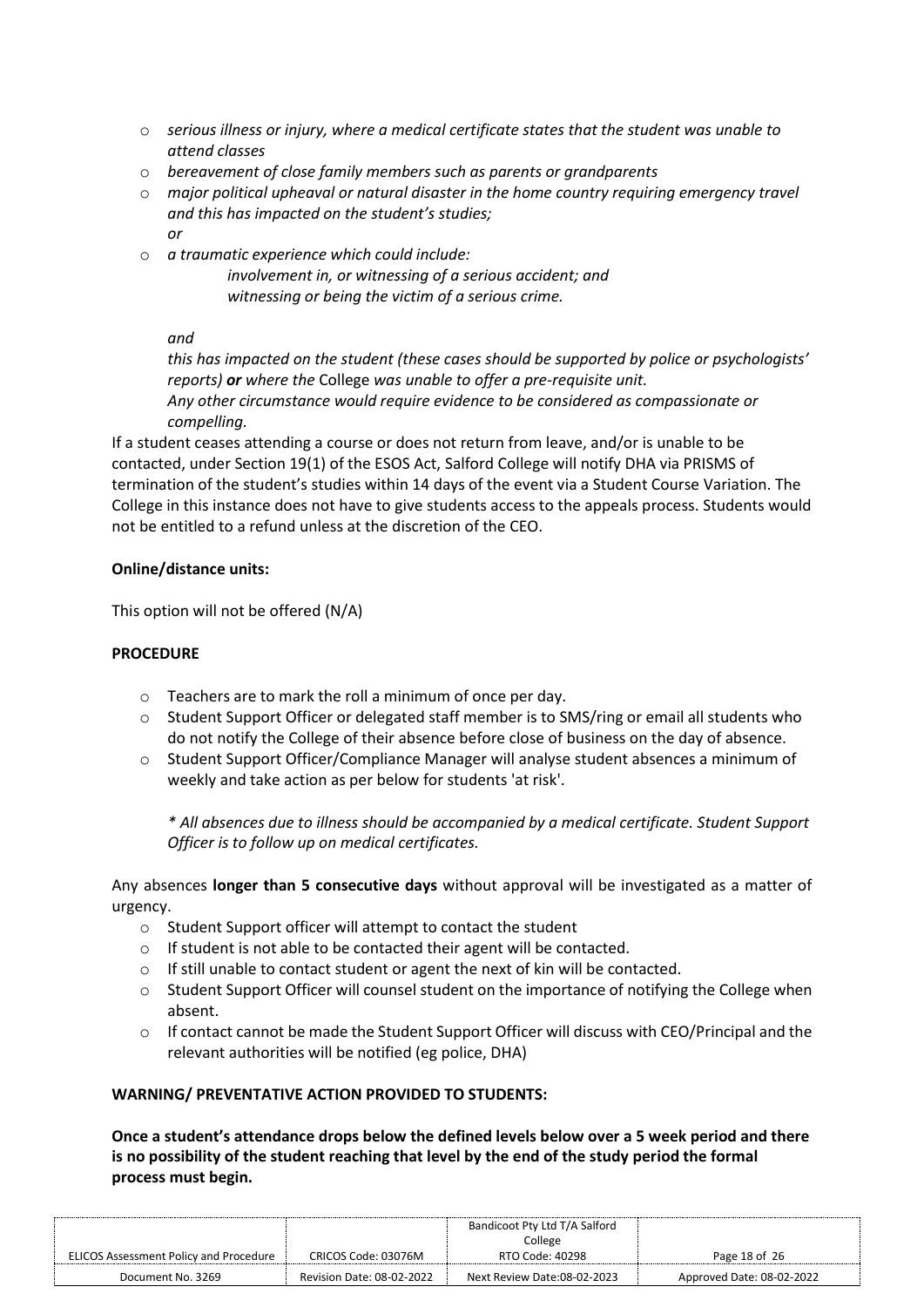#### **90% Attendance warning**

- o Letter/email and SMS (if available) sent to alert student their attendance is at risk.
- o Students will be advised to discuss the matter with the Student Support Officer.
- o Student Support Officer will counsel/assist student to rectify the issue.
- o All documentation/notes to be kept on student file

#### **85% Attendance**

- o Students whose attendance falls to **85% or below** will be contacted by letter/email and SMS warning them that they are now at risk of being reported to DHA and they **must** make an appointment with the Student Support Officer ASAP for assistance/advice.
- o Student Support Officer will counsel/assist student to rectify the issue.
- o All documentation/notes to be kept on student file

## **Intention to Report (80% Attendance)**

- $\circ$  As soon as Salford College is aware a student will not achieve 80% attendance, the College will send the student an 'Intention to Report letter' which shall inform the student that they have **20 working days**in which to access the College's **complaints and appeals process**. The student will be given another copy of the Complaints and Appeals Policy with the Intention to Report Letter.
- o Students may wish to request an interview with the CEO/Principal.

## *REFER - COMPLAINTS AND APPEALS POLICY*

- $\circ$  If a student chooses NOT to access the complaints and appeals processes within the 20 working day period, withdraws from the process or the process is completed and the decision is in support of Salford College, the College will notify DHA via PRISMS that the student is not achieving satisfactory attendance **as soon as practicable (BUT within 5 working days)**.
- o Student is reported via PRISMS should the complaint/appeal not be substantiated (found in favour of the College.
- o Salford College *may* decide not to report a student for 80% attendance where the college feels the student is a genuine / bona fide student and can confirm the student is attending AT LEAST 70% of the scheduled course contact hours *and* maintaining satisfactory academic performance. However, the College will issue a warning letter with counselling and support as outlined at 85%. In this instance once the student's attendance has fallen below 70 per cent, the College **must issue a notice of intention to report** the student for unsatisfactory attendance, informing the student of his/her right to appeal.
- $\circ$  Where a student with low attendance is able to demonstrate (and provide evidence of) compassionate or compelling circumstances, the CEO will assess whether a 'suspension of studies' is in the best interest of the student. *Refer Deferring, Suspending or Cancelling the Overseas Student's Enrolment Policy and Procedure*

All evidence including action taken eg counselling student, MUST be retained on the student file.

## **REVIEW and EVALUATION**

## **Policy:**

The College is committed to providing the highest standard of teaching. The College's approach to course review and evaluation plays a major role in achieving these high standards. The college has a

|                                               |                           | Bandicoot Pty Ltd T/A Salford |                           |
|-----------------------------------------------|---------------------------|-------------------------------|---------------------------|
|                                               |                           | College                       |                           |
| <b>ELICOS Assessment Policy and Procedure</b> | CRICOS Code: 03076M       | RTO Code: 40298               | Page 19 of 26             |
| Document No. 3269                             | Revision Date: 08-02-2022 | Next Review Date:08-02-2023   | Approved Date: 08-02-2022 |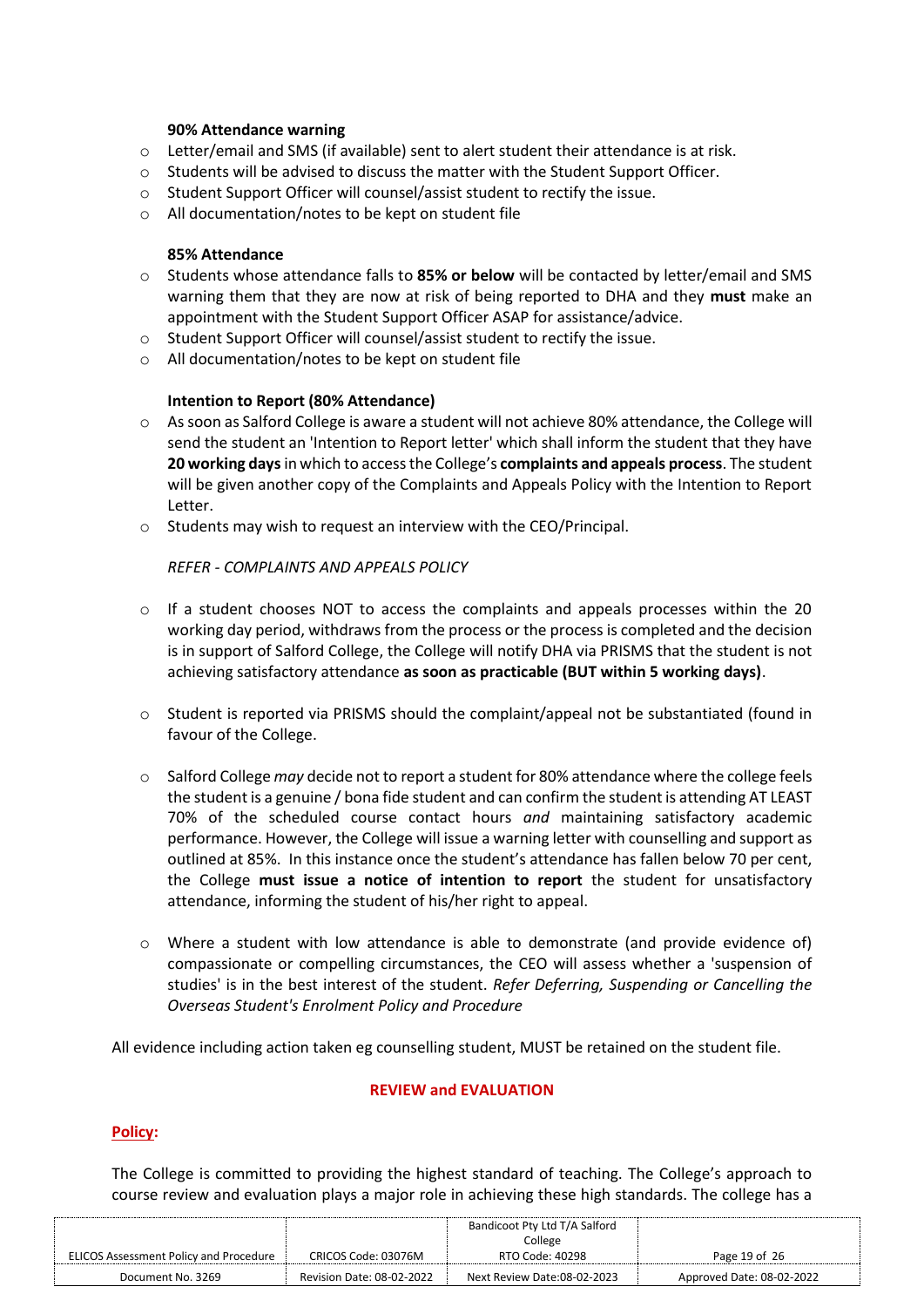three-tier (Academic Manager, Teacher and Students) open channel communication plan in place to facilitate the continuous review and evaluation of courses.

#### **Procedure:**

#### **Academic Manager**

The Academic Manager monitors:

- o The appropriateness of delivery for student groups
- $\circ$  Monitors teacher moderation meeting/notes of meetings, of the learning outcomes achieved against each other's student assessment outcomes to ensure consistency across assessment outcomes.
- o Student, Staff and stakeholder feedback and implements adjustments as required or brings to a moderation of teachers to discuss further.
- o ELT industry journals for the "latest" articles on relevant theory & practice
- o Updates/changes to curriculum and/or testing rules in the Australian Qualifications Framework (AFT)/Legislative changes
- o IELTs and Cambridge FCE/CAE for changes to exam format, content, and reporting
- $\circ$  University entrance requirements for the college's partners in higher education
- $\circ$  Seeks specific feedback from ESL and other staff, on how well prepared the students were for any further study or social requirements and perceived overall strengths and weaknesses of the college graduates.
- o The Academic Manager also reviews aspects of timetabling and end of course documentation when required.

#### **Staff Feedback**

An informal, on-going review, of the effectiveness of the course and student assessment tools is established by inviting teachers to submit to the Academic Manager (citing areas that need review).

Teachers are to moderate after each cohort of students, the learning outcomes achieved against each other's student assessment outcomes to ensure consistency across all assessment outcomes.

Teachers are to provide feedback on their assessment as to the effectiveness of the courses, student assessment tools with suggestions for improvements after each completed student cohort. The Academic Manager will respond/call a staff meeting to discuss further/make adjustments, as items are identified.

#### **Student Feedback**

Student feedback on courses is vital information for course evaluations. Students are invited to complete an *Evaluation Survey* at least once during and then again upon completion of each course level. At any stage of their course students are also able to give feedback to their teachers or provide if they wish anonymous feedback through student services feedback forms.

The Academic Manager / Compliance Manager reads/evaluates/processes the feedback and reports results to staff during General Meetings and Professional Development Sessions.

#### **Formal Review**

|                                               |                           | Bandicoot Pty Ltd T/A Salford |                           |
|-----------------------------------------------|---------------------------|-------------------------------|---------------------------|
|                                               |                           | College                       |                           |
| <b>ELICOS Assessment Policy and Procedure</b> | CRICOS Code: 03076M       | RTO Code: 40298               | Page 20 of 26             |
| Document No. 3269                             | Revision Date: 08-02-2022 | Next Review Date:08-02-2023   | Approved Date: 08-02-2022 |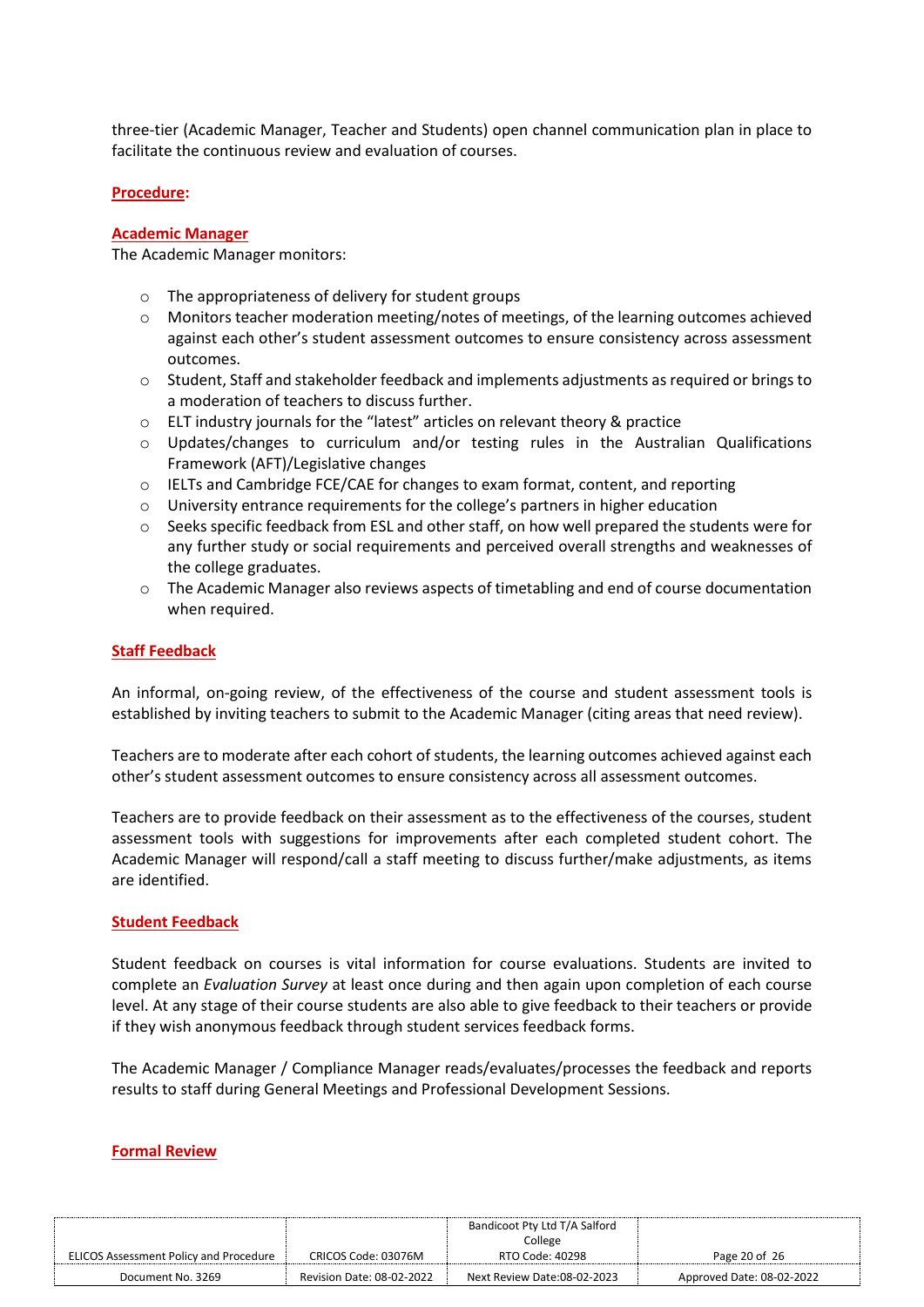Adjustments made based on the analysis of feedback obtained from students, staff and stakeholders where deemed necessary by the Academic Manager.

If the Academic Manager deems any of the items bought forward by staff, students, stakeholders worthy of further investigation/research – then a small in-house/project team may be established to make a report to be submitted to the Academic Manager / Compliance Manager. The Compliance Manager will have the final say as to whether any feedback/ research/recommendations justify a need to amend the curriculum and/or student assessment tools.

A formal review of the course is undertaken at least once per year by an ELICOS panel of industry experts and stakeholders.

#### Education Agent testing

The college does not rely on any assessment conducted by agents on the college's behalf and conducts its own entry test for every student.

# **Entry /Exit Level Guide:**

## **GENERAL ENGLISH**

IELTS COURSE EXIT LEVELS:

| <b>IELTS</b><br><b>EXPECTED</b><br><b>EXIT LEVELS</b> | Elementary | Pre-<br>Intermediate | Intermediate | Upper-<br>Intermediate |
|-------------------------------------------------------|------------|----------------------|--------------|------------------------|
| Expected<br>Outcome<br><b>By IELTS Level</b>          | $3$ to 4   | 4 to 4.5             | 4.5 to 5.5   | 5.5 to 6               |

#### IELTS COURSE ENTRY LEVELS:

| <b>Entry Levels</b>                 | <b>Elementary</b> | Pre-<br><b>Intermediate</b> | Intermediate | Upper-<br>Intermediate |
|-------------------------------------|-------------------|-----------------------------|--------------|------------------------|
| <b>IELTS</b><br><b>Entry Levels</b> | $2$ to $3$        | $3$ to 4                    | 4 to 4.5     | 4.5 to 5.5             |

#### **ENGLISH FOR ACADEMIC PURPOSES:**

**Level 1** course has an English entry level to align to IELTS 4.5 in the four macro skills or an equivalent recognised international English test enabling students to enrol into courses with an entry requirement of 5.5 - 6 on completion. This course runs for 20weeks.

**Level 2** course has an English entry level to align to IELTS 5 in the four macro skills or an equivalent recognised international English test enabling students to enrol into courses with an entry requirement of 5.5 - 6 on completion. This course runs for 10 weeks.

Students will gain increased understanding in using English to communicate in academic contexts at Certificate, Diploma and Undergraduate levels.

#### **After completing this course students should be able to:**

Level I (Preliminary) meet CEFR B2 & IELTS 5.5 requirements

Level II CEFR B2 & IELTS 5.5 requirements:

|                                               | Bandicoot Pty Ltd T/A Salford |                             |                           |
|-----------------------------------------------|-------------------------------|-----------------------------|---------------------------|
|                                               |                               | College                     |                           |
| <b>ELICOS Assessment Policy and Procedure</b> | CRICOS Code: 03076M           | RTO Code: 40298             | Page 21 of 26             |
| Document No. 3269                             | Revision Date: 08-02-2022     | Next Review Date:08-02-2023 | Approved Date: 08-02-2022 |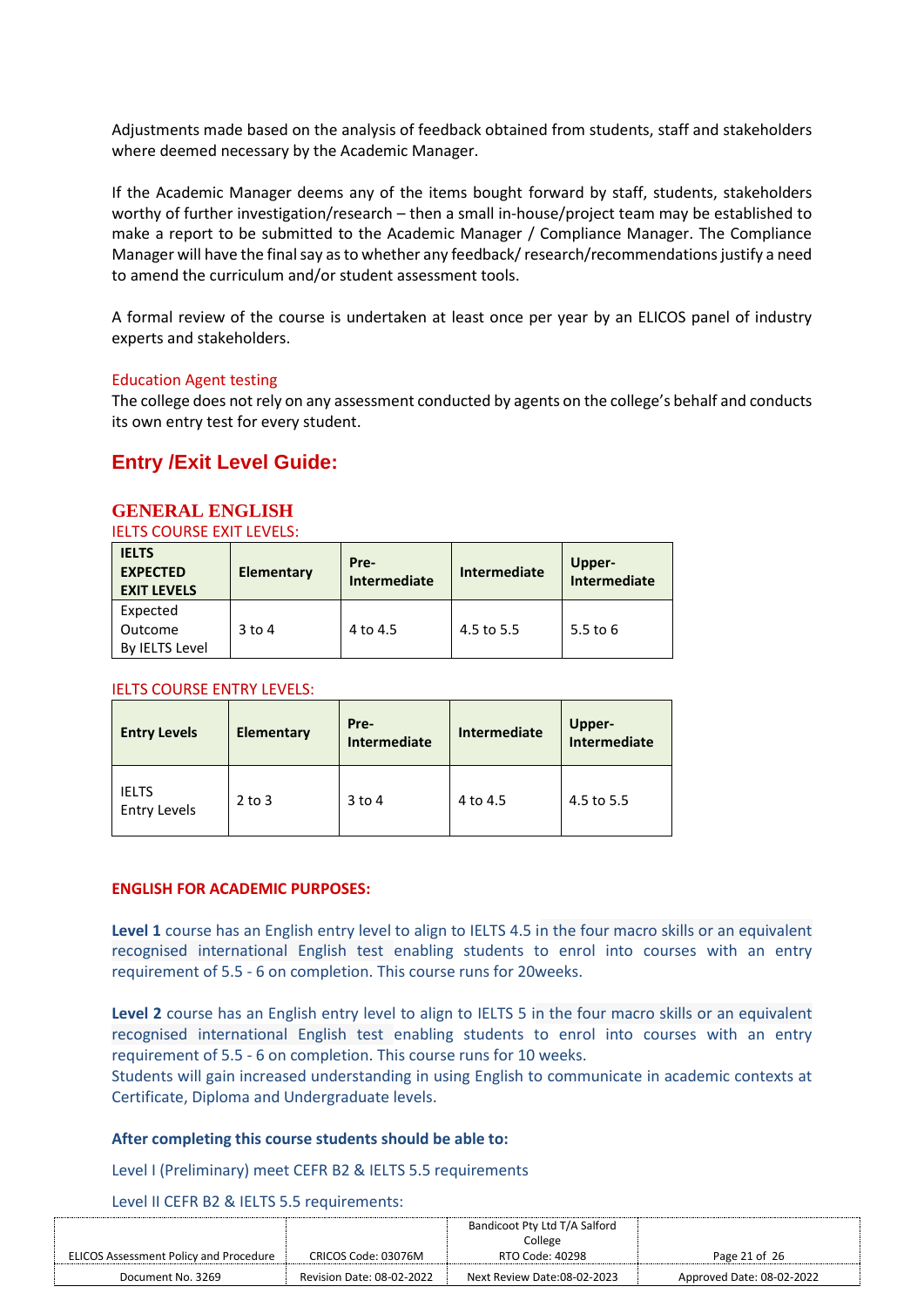The college assesses student levels for the Certificate of Achievement using the following assessments:

- Test records conducted throughout the course
- Interview with the Compliance Manager/Academic Manager Speaking Test (compare to the original placement test)

The student's file/portfolio must clearly identify the type of test /s they have undertaken previously, to ensure a variety of tests are used.

| <b>ASSESSMENT</b>                     | The collection of information about the nature and<br>extent of learning outcomes/any procedure used to<br>estimate Students learning.                                                                                                                |
|---------------------------------------|-------------------------------------------------------------------------------------------------------------------------------------------------------------------------------------------------------------------------------------------------------|
| <b>MEASUREMENT</b>                    | Representation of assessment information by a<br>number or grade on a scale of some kind. Answers the<br>question, How much?                                                                                                                          |
| <b>EVALUATION</b>                     | The making of judgments about the value of a grade<br>and/or the nature and extent of learning outcomes.<br>Answers the question, How well?                                                                                                           |
| <b>ASSESSMENT</b><br><b>TASK</b>      | An instrument or systematic procedure by which<br>assessment information is collected.                                                                                                                                                                |
| <b>STANDARDS-</b><br><b>BASED</b>     | Establishes the criteria for performance as well as<br>articulates the various levels of quality in<br>performance that is associated with a level.<br>Levels are awarded to students based on the level of<br>performance they have achieved.        |
| <b>FORMATIVE</b><br><b>ASSESSMENT</b> | Ungraded assessment task used before or during<br>learning to support planning and/or diagnosis and/or<br>to provide feedback about learning progress/offers<br>advice and feedback which does not contribute<br>grades towards the final result.     |
| <b>SUMMATIVE</b><br><b>ASSESSMENT</b> | Graded assessment task used following learning<br>which counts towards the final result.                                                                                                                                                              |
| <b>VALIDITY</b>                       | Degree to which the assessment task measures what<br>it is intended to measure.<br>Validity refers to the extent to which the<br>interpretation and use of an assessment outcome can<br>be supported by evidence gathered.                            |
| <b>RELIABILITY</b>                    | Degree to which the assessment task consistently<br>yields the same result. The extent to which the<br>assessment will provide similar outcomes for students<br>at different times or places, regardless of the teacher<br>conducting the assessment. |

#### **Key Assessment Terms**

|                                               |                           | Bandicoot Pty Ltd T/A Salford |                           |
|-----------------------------------------------|---------------------------|-------------------------------|---------------------------|
|                                               |                           | College                       |                           |
| <b>ELICOS Assessment Policy and Procedure</b> | CRICOS Code: 03076M       | RTO Code: 40298               | Page 22 of 26             |
| Document No. 3269                             | Revision Date: 08-02-2022 | Next Review Date:08-02-2023   | Approved Date: 08-02-2022 |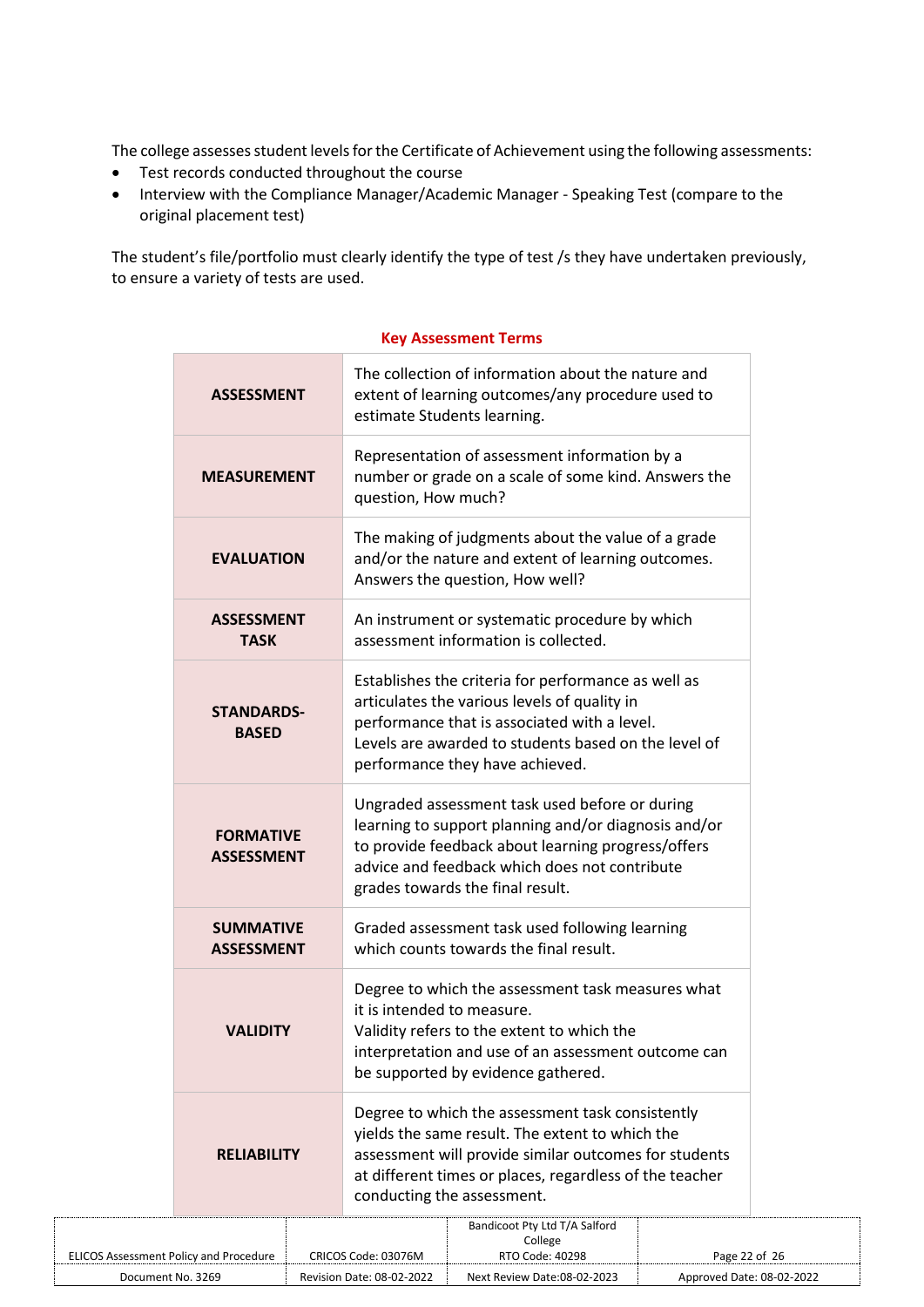| <b>FLEXIBILITY</b>                     | Used effectively across a range of delivery methods<br>and still meet the learner's individual needs. Students<br>may negotiate certain aspects of their assessment (for<br>example, timing) with their lecturer. All students<br>should be fully informed (for example, through an<br>assessment plan) of the purpose of assessment, the<br>assessment criteria, the methods and tools used, and<br>the context and timing of the assessment.                                                    |
|----------------------------------------|---------------------------------------------------------------------------------------------------------------------------------------------------------------------------------------------------------------------------------------------------------------------------------------------------------------------------------------------------------------------------------------------------------------------------------------------------------------------------------------------------|
| <b>FAIRNESS</b>                        | An assessment is flexible when it is designed in such a<br>way that it does not limit or stop a learner from<br>completing it simply due to personal factors.<br>Assessments should no advantage or disadvantage<br>particular students or groups of students. This may<br>mean that assessment methods are adjusted for<br>particular students (such as people with disabilities or<br>cultural differences) to ensure that the method does<br>not disadvantage them because of their situation. |
| <b>CRITERION-</b><br><b>REFERENCED</b> | Establishes the criteria for performance and any<br>student meeting the criteria receive the associated<br>grade. Every student can potentially achieve the<br>highest grade.                                                                                                                                                                                                                                                                                                                     |
| <b>AUTHENTIC</b><br><b>ASSESSMENT</b>  | Assessment tasks which test whether a Student is<br>able to demonstrate their learning outcomes in a<br>situation which is as close as possible to a real-world<br>context. It can be verified that the evidence is the<br>student's own work.                                                                                                                                                                                                                                                    |

# **Formative Assessment**

Formative Assessment is incorporated into the classroom lessons and assessments to keep teachers and students informed of the student's progress.

Assessments for all levels are conducted in various ways including:

• **In class Discussions**

Incorporating where relevant: Small group discussions to verify learning Recording students with technology Drawing Role Playing Teacher direct feedback to students from in class observations and notes taken by the teacher.

## • **Weekly Quizzes**

Conducted on topics where possible of interest to the student cohort / that relate to the weeks unit theme

|                                               |                           | Bandicoot Pty Ltd T/A Salford |                           |
|-----------------------------------------------|---------------------------|-------------------------------|---------------------------|
|                                               |                           | College                       |                           |
| <b>ELICOS Assessment Policy and Procedure</b> | CRICOS Code: 03076M       | RTO Code: 40298               | Page 23 of 26             |
| Document No. 3269                             | Revision Date: 08-02-2022 | Next Review Date:08-02-2023   | Approved Date: 08-02-2022 |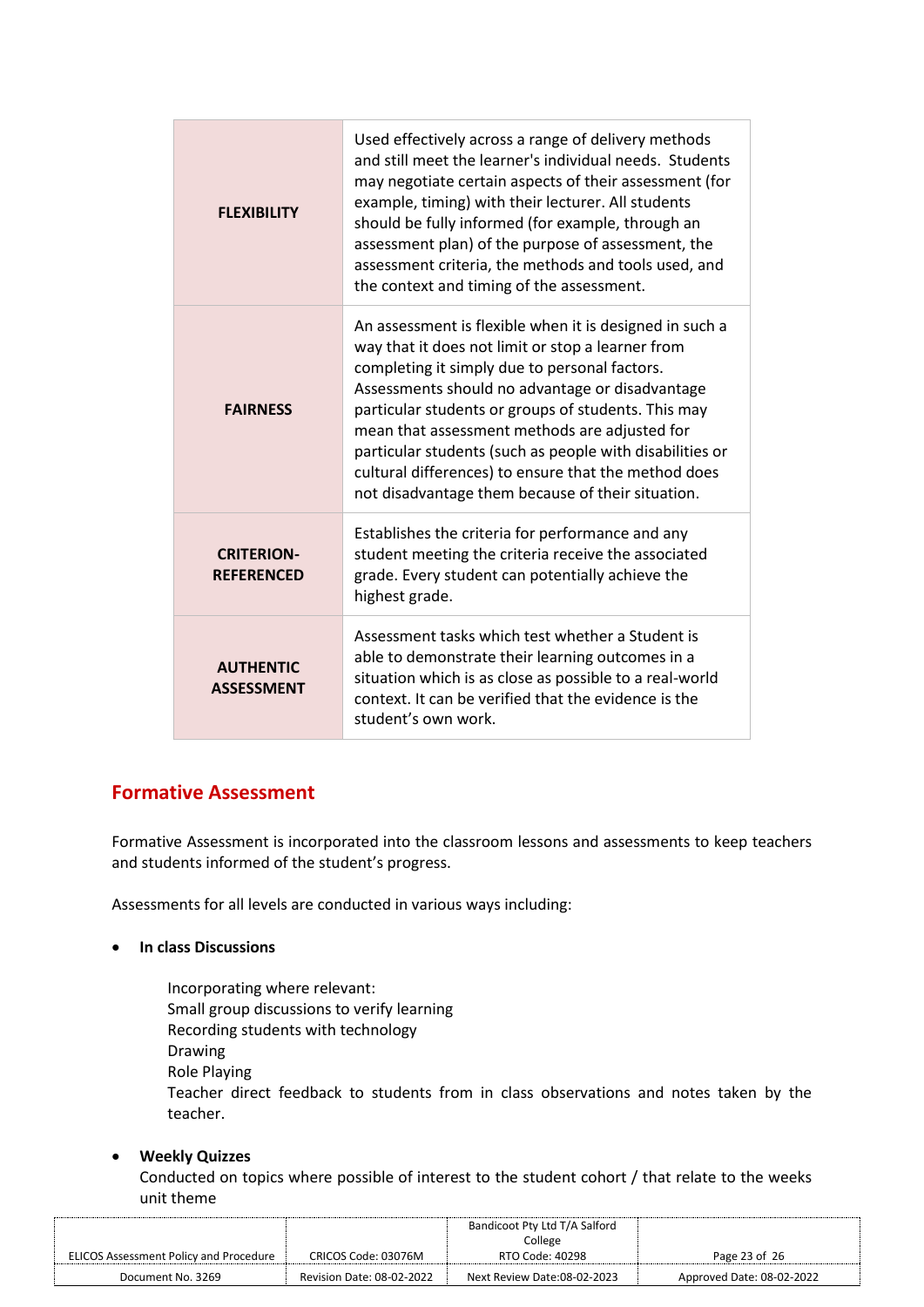## • **Spot tests**

Teachers note results in spot tests such as vocabulary and spelling tests and give the class a summary of the scores.

# • **Homework and Assignments**

Daily / weekly set work/task sheets to be completed outside the classroom Homework can include pieces of writing, grammar & vocabulary exercises. Assignments can involve research, paraphrasing and presentation skills. Student progress is kept on file/portfolio to show their growth throughout the course.

## • **Core text book tests**

Student performance is also gauged in workbook revision and end-of-chapter tests.

# • **Oral presentations**

Teachers and fellow students use a checklist for assessing individual student's Oral Presentations. Presentations may also be conducted in small groups.

# • **Surveys and feedback sessions**

These take place at least once a month or as required.

Teachers use a Feedback Form to initiate a one-on-one chat with students about their course progress.

Including information about the student's language skills / strengths, areas for improvement and suggestions for additional self-study as needed.

# **SUMMATIVE ASSESSMENTS**

## **Entry and Exit testing & Weekly Assessments**

# **Weekly Assessments**

Once a week, students are given an assessment / test to monitor their progress based on the tests in the Workbooks. Answers are provided for teachers in the Teacher Workbooks.

Each test is marked and graded to monitor student progress toward their final result.

When students reach the last level of their course they must sit an exit test. This is compared to the original entry test and against all of the weekly tests to ensure the students are definitely proficient and the work is their own.

Once students are deemed proficient at the highest level in which they enrolled they can graduate from the course.

Students are also given IELTS practice tests to ensure they are reaching the desired outcomes.

# **English Only Policy**

**Salford College** *has an English only policy as we believe* that it is important for our students to speak English at all times in our college, both inside and outside the classroom to gain optimum learning from English classes. Being immersed in an English-speaking environment will give our students the best opportunity to improve their English skills. This is why we actively enforce our "English Only Policy".

## *Remember:*

|                                               | Bandicoot Pty Ltd T/A Salford |                             |                           |
|-----------------------------------------------|-------------------------------|-----------------------------|---------------------------|
|                                               |                               | College                     |                           |
| <b>ELICOS Assessment Policy and Procedure</b> | CRICOS Code: 03076M           | RTO Code: 40298             | Page 24 of 26             |
| Document No. 3269                             | Revision Date: 08-02-2022     | Next Review Date:08-02-2023 | Approved Date: 08-02-2022 |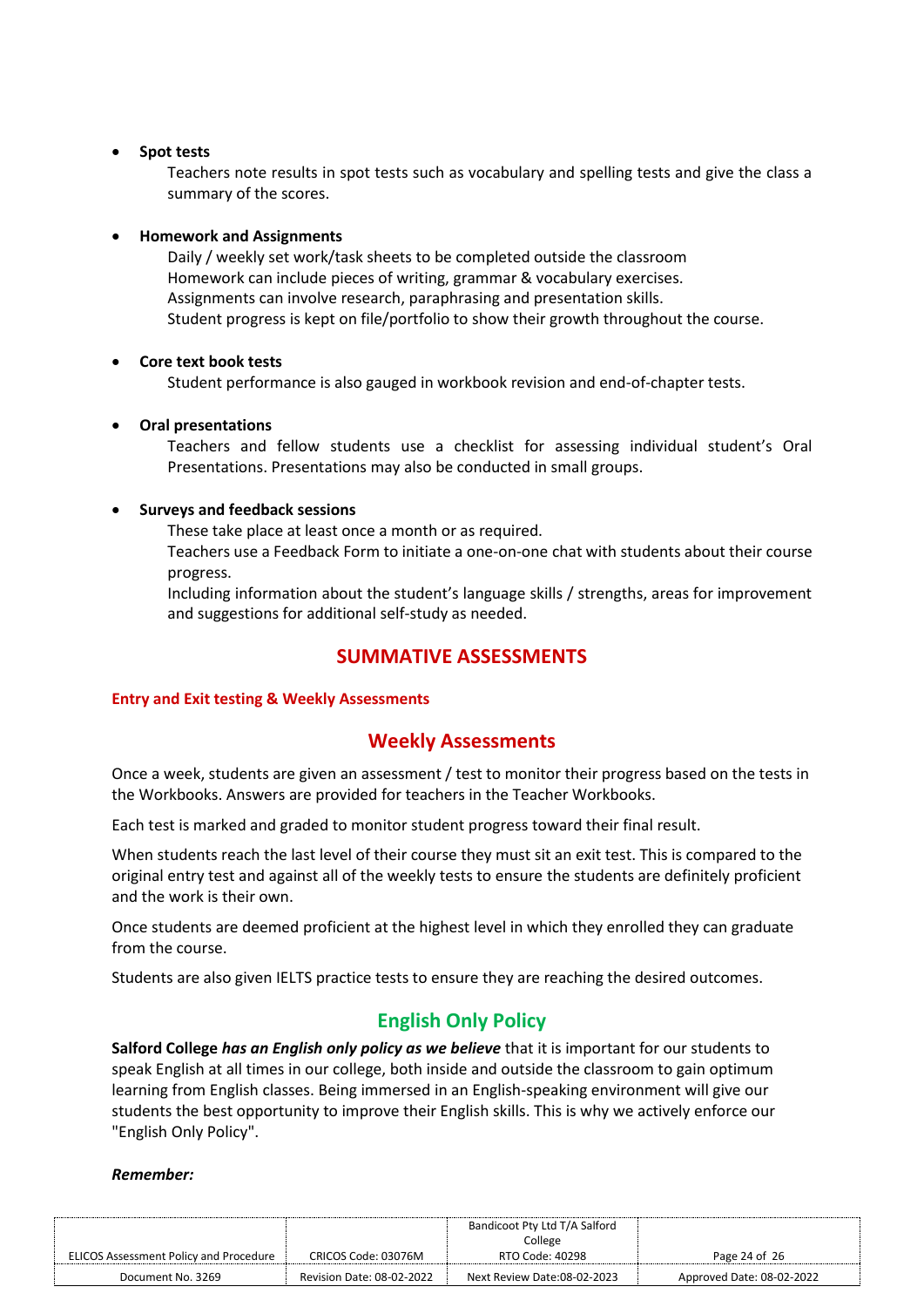- All students are expected to support this policy. Single breaches of the policy can lead to a student receiving a warning as a breach of the college rules. Once 3 warnings have been issued students will be sent a written warning of possible exclusion from class due to continuous breaches of the college rules. Students who still do not comply may have their enrolment cancelled.
- All staff must actively support the policy and lead by example

|                                        |                           | Bandicoot Pty Ltd T/A Salford |                           |
|----------------------------------------|---------------------------|-------------------------------|---------------------------|
|                                        |                           | College                       |                           |
| ELICOS Assessment Policy and Procedure | CRICOS Code: 03076M       | RTO Code: 40298               | Page 25 of 26             |
| Document No. 3269                      | Revision Date: 08-02-2022 | Next Review Date:08-02-2023   | Approved Date: 08-02-2022 |